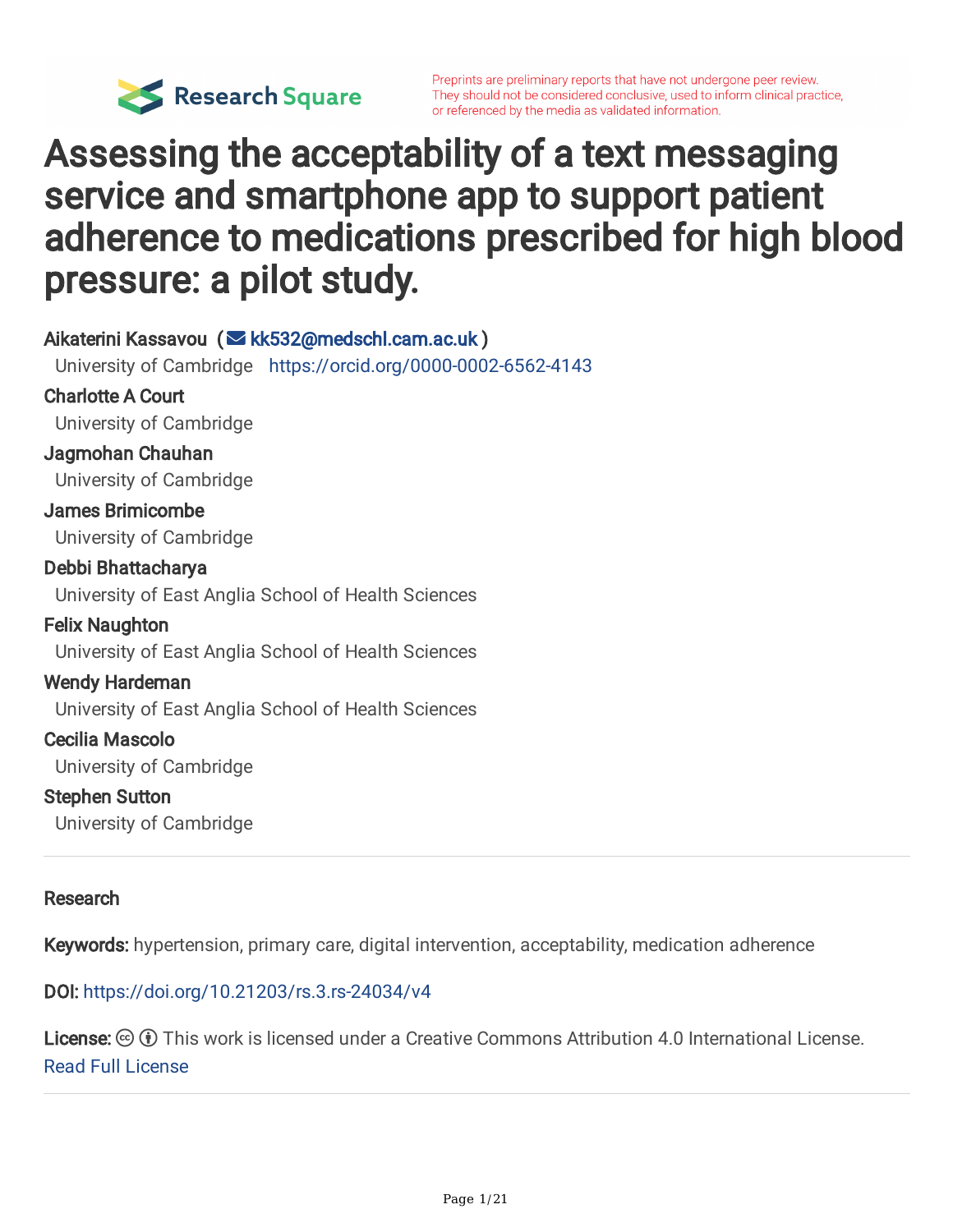# Abstract

Aims and objectives. This paper describes a pilot non-randomised controlled study of a highly tailored 56days text message and smartphone app prototype intervention to increase adherence to anti-hypertensive medication in primary care. The aim of this study was to evaluate the acceptability of the intervention and obtain patients views about the intervention content, delivery mode, and the mechanisms by which the intervention supported medication adherence.

Methods. Patients diagnosed with hypertension were invited to the study via general practice text messages and were recruited face to face by the researcher team. Participants were asked to test the text message intervention for 28 consecutive days and switch to the smartphone app for 28 more days. Participants completed baseline and follow up questionnaires and took part in semi-structured telephone interviews. Digital log files captured patients' usage of the intervention. Participant transcripts were analysed using thematic analysis. Descriptive statistics were used to summarize data from questionnaires and log files. A mixed methods analysis generated data to respond to the research questions.

Results. 79 patients expressed interest to participate in this study, of whom 23 (64% male, 82% above 60 years old) were recruited to take part. With one drop-out, 22 participants tested the text message delivery mode (with 20 being interviewed) and four of them (17%) switched to the app (with 3 being interviewed). All participants engaged and interacted with the text message and app notifications, and most participants found the intervention content and delivery mode acceptable. They also self-reported that the interactive elements of the intervention motivated them to take their medications as prescribed.

**Conclusion.** This study provides evidence that the digital intervention is acceptable by hypertensive patients recruited in primary care. Future research could usefully investigate its feasibility and effectiveness using rigorous research methods.

### Introduction

In England, over 12.5 million people are diagnosed with hypertension (high blood pressure) [1]. High blood pressure is a major risk factor for developing severe long-term comorbid illnesses, decreasing quality of life, and increasing premature death [2]. Taking anti-hypertensive medication as prescribed can significantly reduce these risks [3]; however, studies have found that a substantial proportion of patients do not take their medication as prescribed. For example, a recent meta-analysis showed 41% of people do not adhere adequately to antihypertensive medications i.e. take less than 80% of a patient's prescribed tablets [4]. Non-adherence contributes to increased hospital admissions, additional consultations, referrals, investigations and medicine wastage. Improved adherence could save of just over £100 million per year, thus National Institute for Health and Care Excellence (NICE, 2009) recommend novel interventions for medication adherence should be developed and tested [5].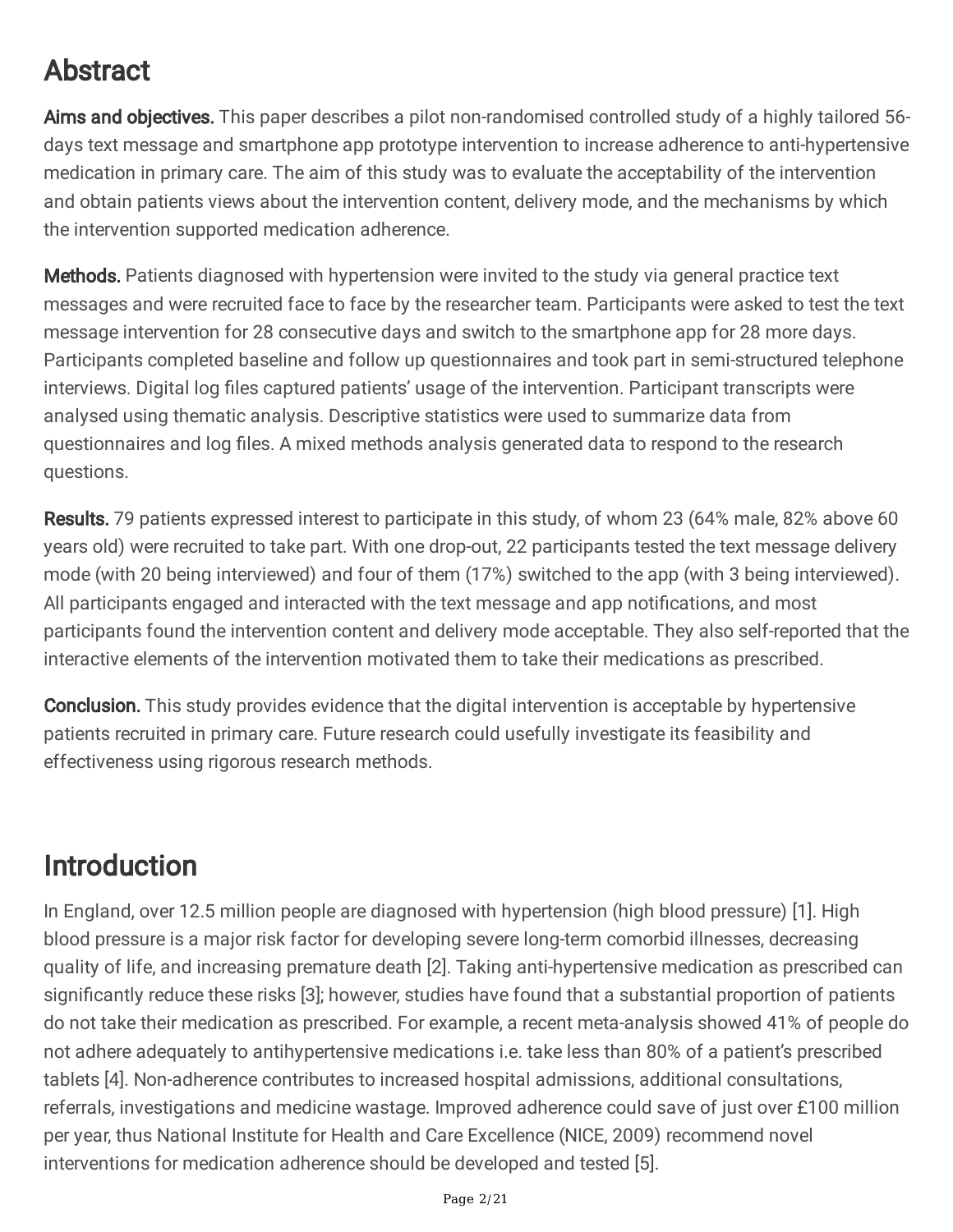Non-adherence to prescribed medication may occur for a number of reasons, like patients forgetting or missing a dose or day of their medication. These reasons are described as non-intentional non-adherence (NINA) or intentional non-adherence (INA) [6]. Interventions are likely to be more effective, when they address either or both these determinants by providing highly tailored advice to the individual [7]. Tailored interventions include Behaviour Change Techniques (BCTs) mapped onto these key determinants of nonadherence. BCTs are assumed to be the 'active ingredients' of behavioural interventions [8]). For example, INA can be addressed by reinforcing positive beliefs about taking medications (e.g. "keep control of your blood pressure today by taking all your tablets as prescribed") and by prompting 'problem solving' of negative beliefs and concerns (e.g. "please do not forget to take your tablets, even when you do not have any symptoms. Pills have been prescribed to lower your blood pressure"). NINA can be addressed through explicit and implicit reminders [9]. Both NINA and INA can be addressed by simple query messages to report behaviour (e.g. "have you taken your medications as prescribed during the past 7 days?").

Digital interventions like text messaging and downloadable applications on smartphones (apps) are promising ways to provide advice, reminders, encouragement, and to support patients to take their tablets as prescribed. Our recent meta-analyses suggested that automated telephone-based interventions, including text messages [7] and apps [10] double the odds for adherence to medication prescribed for long-term health conditions. Our recent feasibility trial found that digital interventions, including text messages, can provide highly tailored advice to address either or both NINA and INA for medication adherence, and is feasible and potentially effective adjunct to primary care consultations [11]. However, there is no intervention that has combined text messages with a smartphone app, to both maximize the reach of the intervention and to utilise the advantages of the automated tracking technology emended into apps when facilitating a highly tailored behaviour change intervention.

Based on our previous promising findings [11] we have developed a 56-days prototype intervention, which we call PAM (Programme on Adherence to Medication), delivered by a text messaging service followed by a smartphone app. This pilot study aimed to pre-test its acceptability to support medication adherence in patients with hypertension. To our knowledge, no other text message followed by a smartphone app intervention has been pre-tested to address non-adherence to medication in the UK primary care setting.

Qualitative and quantitative data collection were integrated into a mixed methods analysis to answer the primary research question of this pilot study: is an individually tailored text messaging service followed by a smartphone app, acceptable to support medications adherence by high blood pressure patients? Our secondary research questions were to explore the acceptability of the intervention content and delivery mode functionalities, and the mechanism by which these might have influenced medication taking behaviour.

### **Methods**

Recruitment methods and procedure. Three General Practices were recruited for this study, which were located in Eastern England and at diverse deprivation areas. Patients were deemed eligible to participate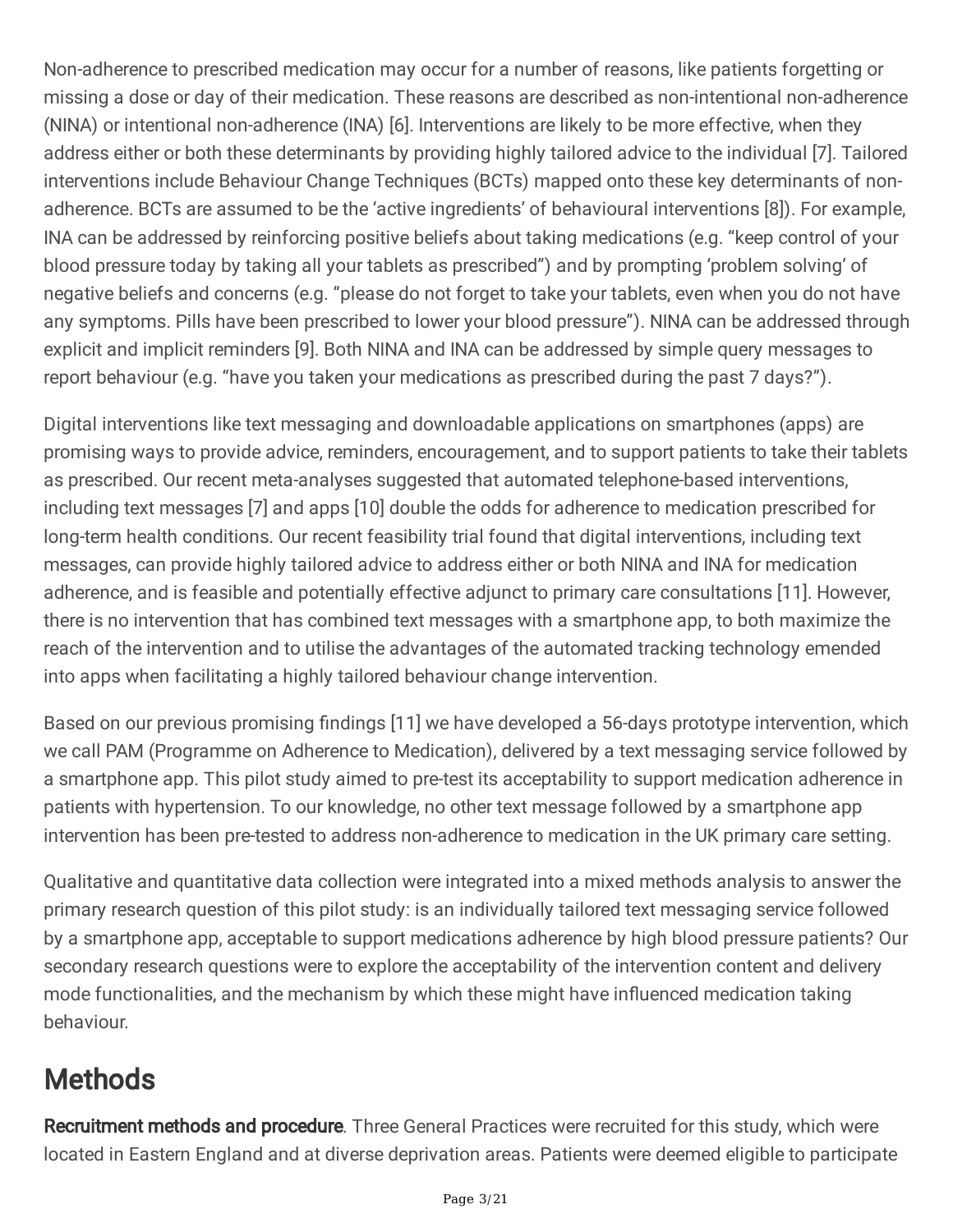in this study if they a) had a diagnosis of hypertension (i.e. high blood pressure; HBP, b) were prescribed at least one antihypertensive medication for a duration of at least three months before recruitment, c) had poorly controlled hypertension (e.g. >140/90 mmHg; for a period of six months before recruitment), d) were aged 18 years or older, e) had a good understanding of English, f) owned and regularly used a mobile phone, g) and had the capacity to provide informed consent. We aimed to recruit 25 participants to respond to our research questions (see protocol at ISRCTN12805654).

Across the three recruited practices, a total of 1,340 patients eligible to take part in this study were identified from practice records, and a text message invitation to take part in this study was sent once to all 1,340 eligible patients. In total, 79 patients responded to the text message invitation with an interest to participate, 54 of whom in the first 2 days. From those, the first 23 patients who met all the eligibility criteria to participate were enrolled in the intervention during a baseline meeting with a member of the research team. During baseline meetings, a member of the research team explained to the patient the study activities, answered questions, and obtained written informed consent. Two researchers conducted the recruitment meetings from January until March 2019.

Intervention. Participants were provided with the option to receive the 56-days prototype intervention; which involved testing the text message for 28 days and then switching to the smartphone app for the consecutive 28-days. All patients were asked whether they would like to switch from a text message to the app intervention, after they have completed the text message intervention.

Participants' received daily reminder messages with explicit advice (e.g. "please do not forget to take your medication today: amlodipine, 2 tablets, 5mg"), daily advice messages (e.g. "the health benefits of taking your meds regularly is having low blood pressure. Please keep looking after yourself by taking your medications"), and query messages (e.g. "have you taken all your prescribed meds in the last 7 days/ today? Reply Yes or NO).

Data collectionmethods and procedure. Data were collected using questionnaires, telephone interviews, and digital log files.

Questionnaires. Questionnaire included questions regarding patients' intention to adherence and beliefs about adherence to medication. Intentional (INA) and non-intentional non-adherence (NINA) was measured using the 5-items MARS questionnaire [12], and beliefs about adherence was measures using 10-items measuring necessity beliefs (e.g. 'If I were to take all my medications as prescribed without missing a day it would do more harm than good'), control beliefs (e.g. 'taking my medications as prescribed keeps my blood pressure under control'), affective attitudes (e.g. 'taking my medications as prescribed every day without missing a day is pleasant/unpleasant/neither'), social norms (e.g. 'If they were prescribed tablets, most people whose opinion I value, would take all their prescribed tablets without missing a day'), copping self-efficacy (e.g. 'I take all my medications as prescribed without missing a day, even if I am busy at home'), and generic emotional state (e.g. 'How much of the time during the past month have you felt calm and peaceful'). The tailoring questionnaires was developed based on our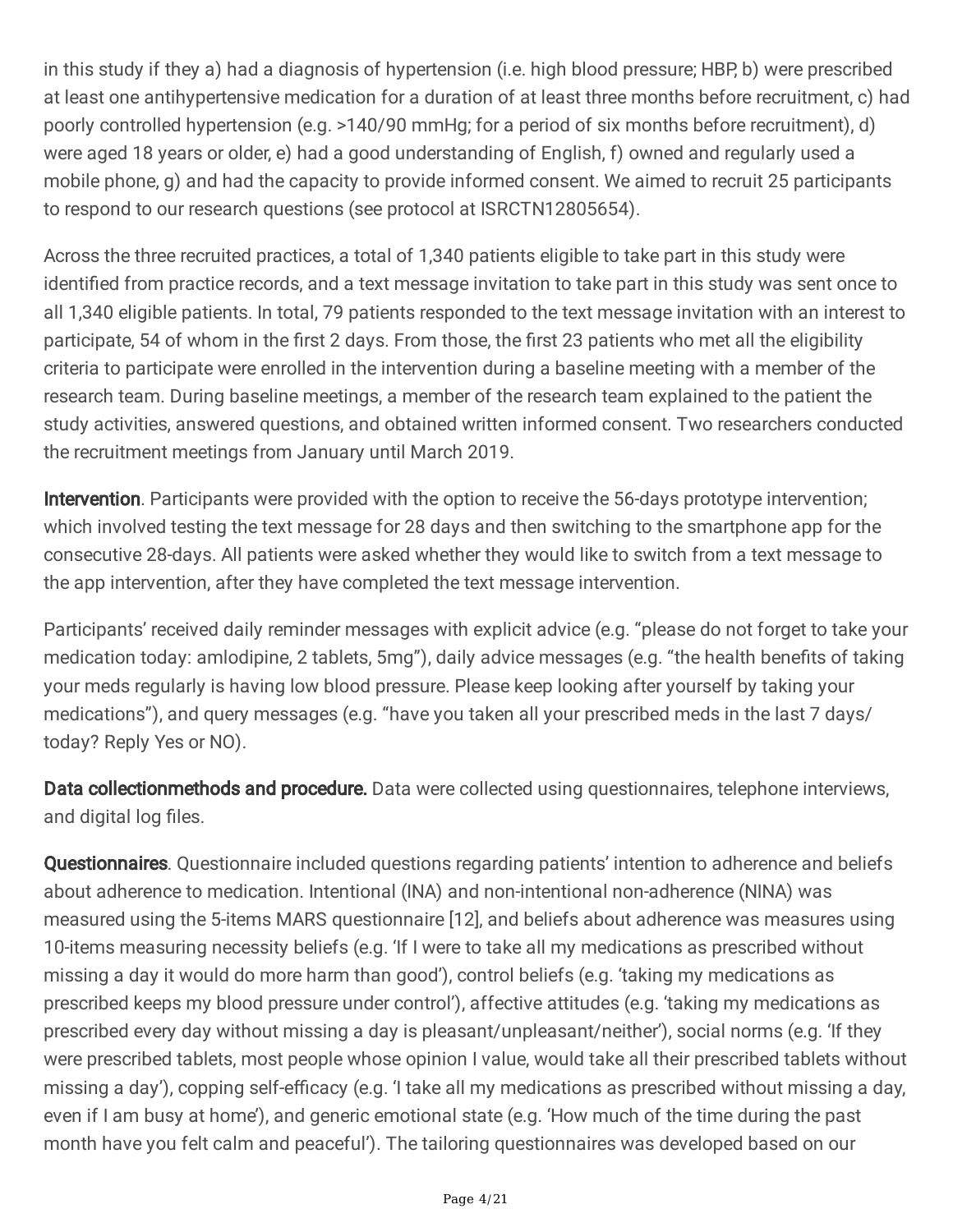previous studies [11, 13]. Patients' answers to these questions were used to tailor the content of the advice messages.

The baseline questionnaire also included questions which were more specific to patients' prescribed medications (e.g. name of medications and dosage), which time they would like to receive the intervention messages,. Patients' answers to these questions were used to tailor the content of the reminder messages and notifications.

Patients completed questionnaires at baseline and at the end of the intervention. Baseline questionnaire obtained patients demographic characteristics. End of intervention follow up questionnaires obtained views about the acceptability of the intervention. Baseline questionnaires were completed during the recruitment meetings and follow up questionnaires using an online webpage, which was emailed to participants.

**Interviews**. Semi-structured interviews were chosen to obtain in-depth accounts of participant experiences, thoughts, and beliefs. Detailed answers were provoked by the researcher, who used openended questions and prompts to explore participants' experiences with using the intervention [14].

During the interviews, a member of the research team used a semi-structured interview guide to prompt patients' views about the intervention content and delivery modes and obtain recommendations for improvement (please see Appendix 1 and Appendix 2 for semi-structured interview guide). Each participant had been provided with the option of a weekly 15-minute telephone interviews or one hourlong telephone interview at the end of the intervention. Seventeen patients opted for the weekly calls, and the other five for the interview at the end of the trial period. Interviews were audio-recorded, and the audio files were transcribed by a third-party company. Patients who could not attend the interviews  $(n=1)$ provided their feedback using emails. Interviews were conducted from February until April 2019.

Weekly data collection time-points were selected to capture participant thoughts and opinions within its present context as opposed to potentially weeks later, thus deriving more detailed, richer data from each participant. Regular data collections also aimed to identify and solve any technical issues that may arise when piloting an innovative digital intervention.

Digital log files. The usage of the intervention was captured by digital log files. Digital log files captured whether and what intervention content participants received and interacted with (e.g. reported whether or not the medication was taken, check feedback on adherence to medication, used app settings to tailor message delivery). The log files are documents detailing each participants' recorded actions and responses whilst using the digital intervention and were used as support for the qualitative data generated from participant interviews and as independent evidence of intervention usage and engagement. Data from log files were extracted by a member of the research team and integrated into the analysis.

#### Analysis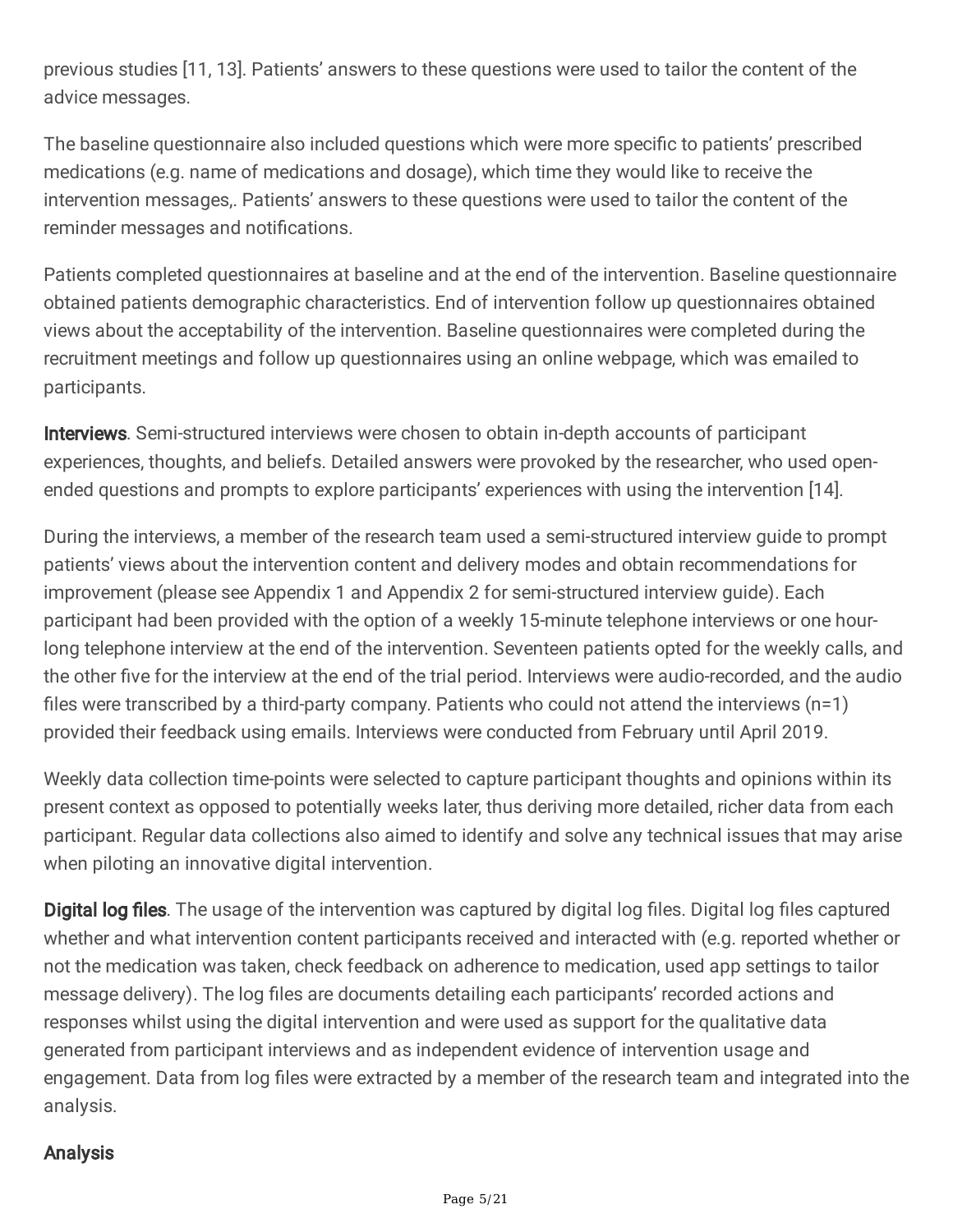Two members of the research team used thematic analysis and analysed all patient interview transcripts independently. The coding for emerging themes was deductive and aimed to provide answers to our research questions. Inductive themes were considered as recommendations for improvement. The two researchers compared notes and codes for each interview transcript and made a mind map to visually link quotes and codes to one another. The two researchers discussed in depth themes that had emerged from the data. Nvivo software was used to facilitate data analysis.

Data from log files were coded by a member of the research team. Data obtained from questionnaires and digital log files were summarized using descriptive statistics. A mixed method approach was used to synthesize data to provide answers to our research questions [15].

# **Results**

Seventy-nine patients answered to the text message invitation and expressed their interest to participate in the study (5.9% response rate to invitation), of whom 23 patients were contacted and signed the consent form to participate. All 23 initially recruited patients completed the baseline questionnaire (100% completion rate), which included the tailoring questions and measured medication adherence. One patient dropped out of the study before beginning to test the intervention due to personal reasons. In total, 22 participants pre-tested the intervention: all tested the intervention for 28 days using text message, four of them (17%) selected to switch to the app, and two installed the app and tested the intervention for 56 consecutive days (see Figure 1).

Twenty patients (out of the final 22 participants) completed follow up interviews (90.9% response rate) and 19 completed the follow up questionnaires (86% completion rate). Participants were 64% men and 82% above 60 years old (see table 1).

Data analysis generated results in three main themes to provide answers to our research questions:

- 1. acceptability and usage of the components (i.e. content and delivery functionalities) of the prototype digital intervention to patients prescribed medications to treat high blood pressure
- 2. mechanisms by which these components might have supported medication adherence
- 3. recommendations to improve the acceptability of the digital intervention

### 1. Acceptability and usage of the digital intervention in patients diagnosed with hypertension

All participants interviewed (n = 20) reported that the text messaging service was easy to use (see Table 2 quote 1, and Figure 3). Similarly, patients testing the app also reported the app functionalities were easy to navigate (see Table 2 quote 2, and Figure 3).

Reminder messages. Commenting on the reminder messages, one participant thought the simple message sufficed, and also allowed for the participant to 'double-check' that they had taken their medication that day (see Table 2 quote 3). Most participants reported the reminder messages as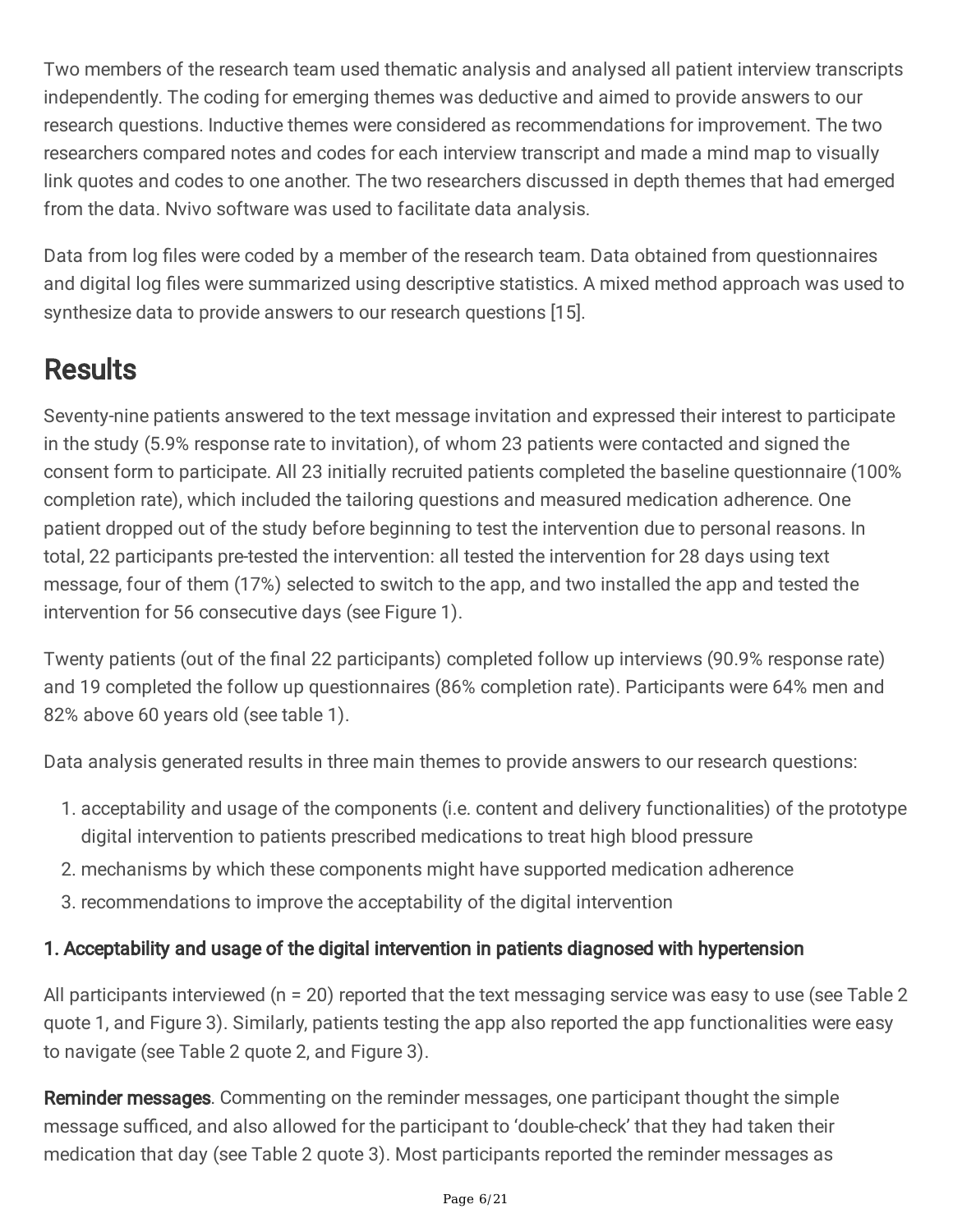acceptable and a positive aspect of the digital intervention (see Figure 2 and Figure 3). However, few participants reported disliking the frequency of the daily reminder messages, with one participant finding them overbearing. When asked for suggestions on what we may do to make them less bothersome, he noted providing the option for participants to reducing the frequency of receiving these messages (see Table 2 quote 4). Both app patients have used the snooze functionality of the app to re-schedule the time of the reminder messages (see Table 3).

Advice messages. Participant opinions on the advice, non-reminder messages were much more variable (see Figure 2). For example, one participant attributed the advice messages to increasing his attention with reading the messages, and in turn increasing his motivation to take his medication as suggested (see Table 2 quote 5). This may be due to receiving a variety of advice messages throughout testing the digital intervention, with each message perceived to emphasise and address a different reason regarding medication adherence. Data from digital log files suggested that participants who used the app, acknowledged or dismissed the receipt of all advice messages.

Query messages. Furthermore, the 'query' message was sent to participants asking them to reply 'yes' or 'no' as to whether they had taken all their prescribed medication. Participants were asked to respond to the query message one per week (when testing the text messages) or when each medication was taken (when switching to the smartphone app). The concept of the query message arose from the behaviour change strategy of 'reporting whether or not the behaviour was performed' [7,11,16]. All participants reported to query messages and most reported that they liked these messages (see Table 3 and Figure 2). All participants received the query messages and the response rate, to both text message and app notifications, was 100%, and this engagement score was maintained throughout the intervention, indicating high participant engagement with the digital intervention and acceptability of these messages to support medication adherence.

Participant discussed the benefits of the 'feedback on behaviour' functionality on the app, which generates a percentage score of patients' self-reported medication adherence over the past day and week (e.g. "you've reported that you have taken 89% of your prescribed medication last week"). Participant found this data informative and reported using it to self-monitor their medication adherence and to reflect on their patterns of their medication-taking routine (see Table 2 quote code 6). Both app users requested the feedback on their self-reported behaviour by checking the app functionality, in most cases after they have self-reported medication adherent behaviour (see Table 3).

**Functions to tailor message delivery**. This function allows the participant to re-schedule the frequency (e.g. by texting less to receive less messages or more to receive more) and the time of the reminder messages (e.g. by snoozing the reminder notifications). Participants tailored the delivery of the reminder messages on average 5 times when using the smartphone app, and none when using the text messages. This function was found useful to those participants who reported that were busy at the time the reminder message appeared and could not respond confirming whether or not they have taken their tablets. Patients have also the option to set and re-schedule the time and date of their refill prescription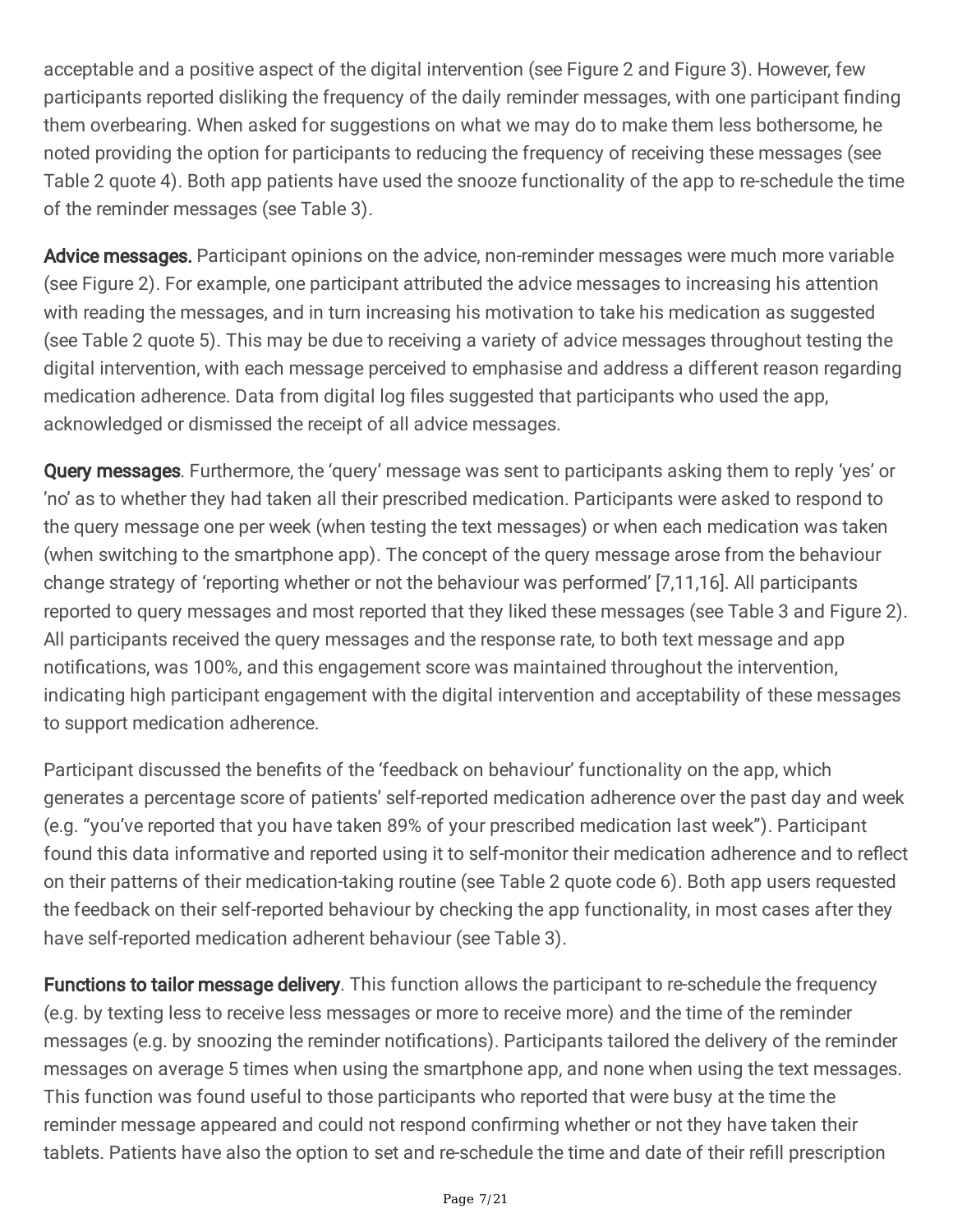reminders; and both patients set their refill reminders and used the app function to re-schedule the time and day of the refill reminder notification on average 7 times, during 4-weeks (see Table 3). In all occasions, they tailored the delivery of the reminder messages successfully, implying the importance of including this function in the app, as well as how easy it is to use it.

#### Acceptability of collecting additional tracking data using the smartphone technology.

All participants were asked about their views on the app using GPS, WiFi and accelerometer to automatically track their behaviours related to medication taking during the intervention. All participants reported having no concerns over the security of their behavioural patterns related to medication adherence being captured through the app sensing technology. Some of them they have also suggested that tracking technology could make medication adherence easier (see Table 2 quote 7 and 8).

#### 2. Mechanisms by which the intervention has supported medication adherence

For some participants, receiving the query message was an opportunity to reflect on their medicationtaking behaviour and raise their awareness to whether they had taken all the medication they were prescribed (see Table 2, quotes 9, 10, and 11, and Figure 3). This strategy seemed to have motivated medication taking through several ways; (a) by increasing participants' commitment to reply to the query message, (b) by raising awareness of tablet-taking routine, (c) by increasing feelings of involvement with their own medication-taking routine and (d) by empowering them to take their medications as prescribed (see Table 2 quotes 12, 13, and 14). These findings suggested that reporting behaviour is a motivational behaviour change technique, which can lead to increased performance of the target behaviour.

The importance of accessing feedback regarding medication adherence behaviour in motivating participants to change their behaviour was also suggested by participants testing the app. Both app testers checked this app functionality after successfully installing the app (see Table 3), with one of the participants attempting to view their adherence report six times in the first day of switching to the app. This could be explained by an initial exploration period after first installing the app, however both participants continued to check the functionality with feedback on behaviour at least once a day for four days after switching to the app. This finding implys that participants find this function interesting and an engaging feature of the app, and that feedback on the behaviour might be important to increase patients' motivation to change behaviour.

It was also found that knowing that the digital intervention will send different daily advice messages may have caused an increase in the participants' attention and curiosity when interacting with the intervention, and therefore an increase in engagement with the intervention and on reflecting and possibly on acting upon the advice messages.

A number of participants agreed that the digital intervention may also help to increase patients' feeling of empowerment and ownership of their long-term health condition, with one participant expressing how he particularly liked one of the advice messages which encouraged patients to take responsibility for their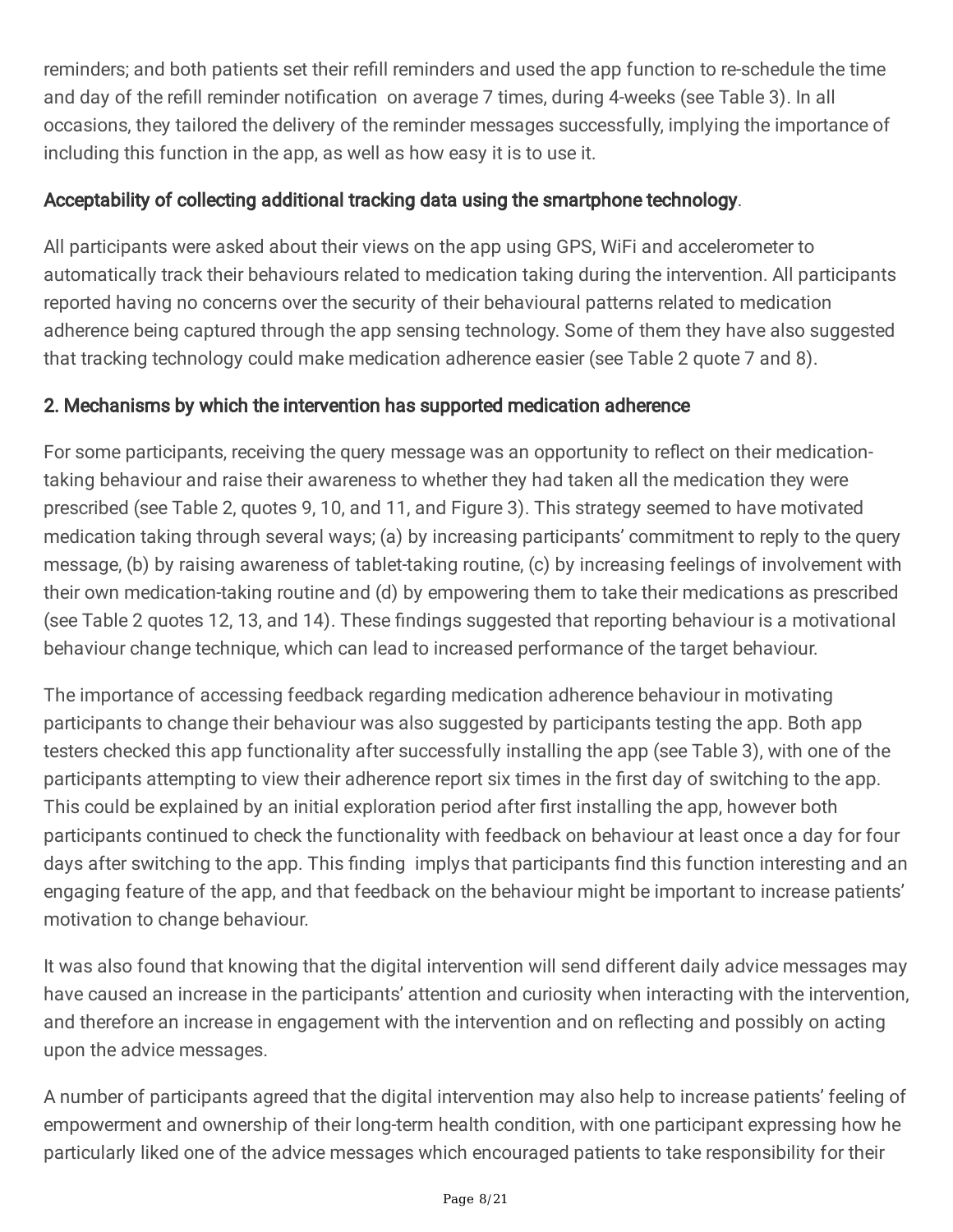own medication-taking routines as a self-care process. Participants reported that they found this message particularly useful as it establishes a sense of ownership over the condition and motivated participants to be more self-aware of the independent responsibility they have over their health condition (see Table 2 quotes 15, 16, 17, and 18).

All participants discussed the importance of the digital intervention including interactive elements and reported feeling motivated to continue taking tablets regularly and as prescribed after interacting with the intervention (see Table 2 quote 15).

Most participants expressed preferences toward the advice messages which included positive reinforcement to take their tablets (see Table 2 quote 17,18 and 19). The subject of advice messages came up multiple times during the interview, specifically in the context of increasing patients' motivation to take their medication to treat hypertension as a self-care process (see Table 2 quote 15, 19).

### 3. Recommendations to improve the acceptability of the digital intervention

All patients reported that they would recommend the intervention to other people who have been prescribed medications for long term health conditions and those newly prescribed (see Figure 3). They have also made recommendations to improve intervention content, delivery and implementation procedures.

Many participants suggested receiving separate reminder messages for every medication they take each day. However, many other participants reported patients who are prescribed multiple daily medications a potential limitation to this idea, for example sending individual reminder messages to an individual who takes ten or more tablets every day will most probably be less acceptable (see Table 2 quote 20). However, another participant recommended a solution to this problem, suggesting combining the medication reminders into morning, lunchtime and evening routines (see Table 2 quote 21).

Furthermore, one of the participants testing the app reported not using the additional app functions, which could be used to tailor the delivery of the medication reminder until a later time (see Table 2 quote 22). The participant recommended a help guide with interactive elements to explain all features of the app and how to use them when first installing the app (see Table 2 quote 23). A help guide to aid patients' navigation through the app would potentially increase accessibility and intervention engagement.

Participants also recommended different ways to summarize the feedback on behaviour, such as graphs or colour-coded systems, traffic light colour code systems (green = goal met; orange = room for improvement; red = goal unmet, improvement needed) which are universally understood and easy to interpret. Thus, might be accessible to a range of individuals with varying learning styles (see Table 2 quotes 24, 25 and 26).

Moreover, the frequency of the query message was also discussed between participants, with some participants suggesting responding to the query message every day would be effortful and thought other patients wouldn't want to have to respond to their reminder message every day. However, another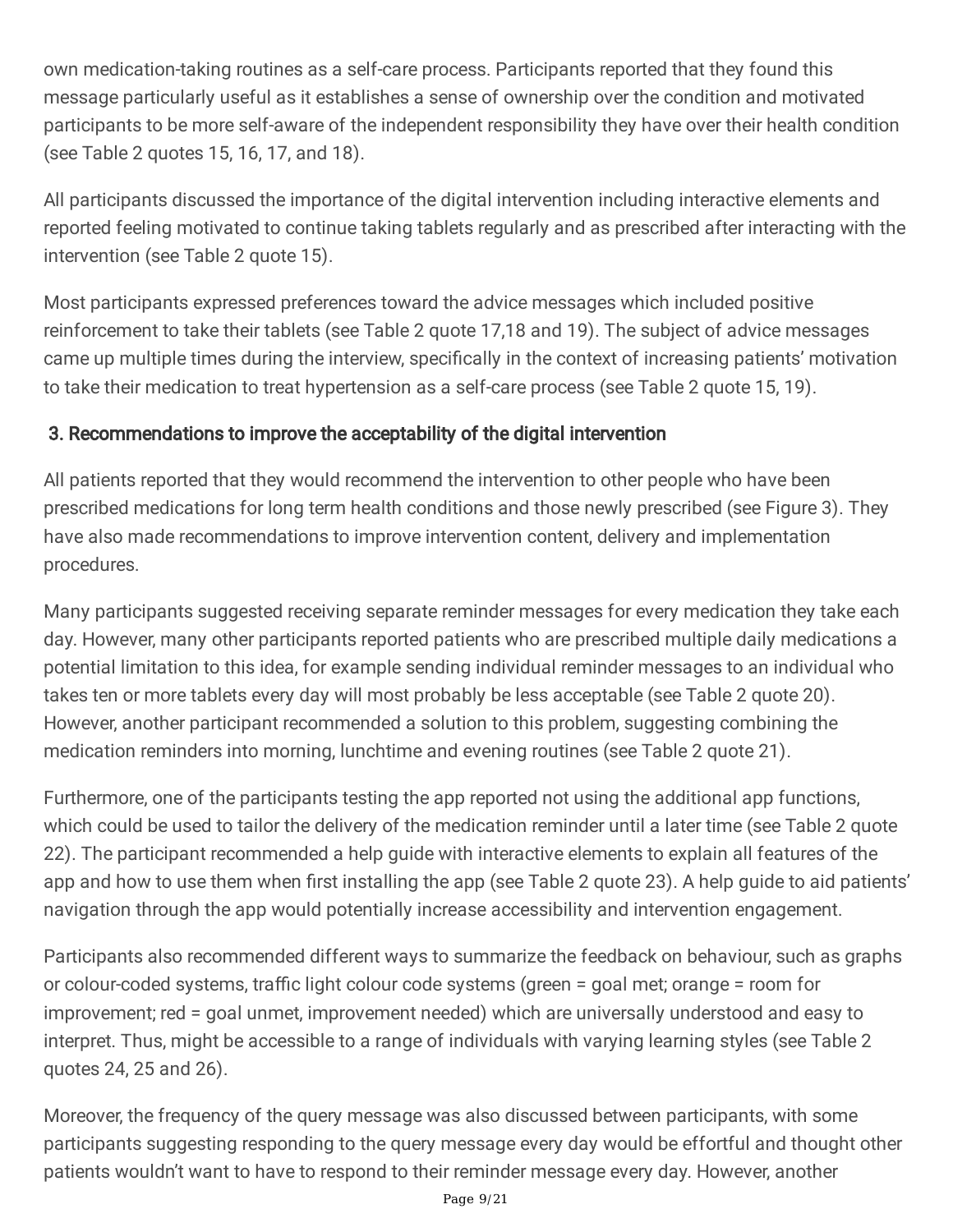participant suggested receiving a daily query message, stating that it would help those with poor memory or those whose emotional state might overcome their medication-taking routine (see Table 2 quote 27).

Towards the end of the 28-days intervention, many participants suggested once a week, instead of every day, was an appropriate amount of times to receive the advice message to improve acceptability and engagement (see Table 2, quote 28). However, one participant expanded upon this idea and suggested the impact of the advice messages decreased when receiving them daily (see Table 2 quote 29), and thus receiving one or two advice messages a week would have a more significant influence when encouraging a patient to take their prescribed medications regularly, especially if the intervention was to be received for longer to support medication adherence.

Clear and honest communication is needed to explain the purpose and privacy of using tracking data when using the smartphone app of this digital intervention (see Table 2 quote 30). Furthermore, some participants also suggested using the logo of the NHS or University of Cambridge to visually link the app to a trusted institution (see Table 2 quote 31).

Overall, participants suggested that the digital intervention could be an acceptable adjunct to primary care and increase satisfaction with the health care provided by GP practices (see Table 2 quotes 32 and 33, and Figure 3).

### **Discussion**

This mixed methods study suggests that this novel digital intervention is acceptable by patients with high blood pressure, and that it may support medication adherence by improving motivation to take medications as part of a daily routine. It was found that the content of the highly tailored intervention was acceptable and that participants used and engaged with the intervention. The study also supported that all patients interacted with the query intervention messages to support their medication taking behaviour and they found the additional tracking functionalities of the smartphone technology acceptable, with few (17%) opting to use these additional tracking elements to support medication adherence.

The high response rate to the messages enquiring participant to report about adherence to medication demonstrates a promising projection of engagement that will be especially important for the future trial of this intervention, to provide information about how intervention usage associates with changes in behavioural and clinical outcomes. Thus, not only do the results of this study suggest that both the text message and app delivery modes of the digital intervention are acceptable, but also that the content of the intervention is acceptable by patients with high blood pressure. Therefore, the positive results from this study, provides us with confidence to proceed into testing this digital intervention for feasibility at a randomised controlled trial.

A strength of this pilot study is that it utilised two digital delivery modes to maximize the reach of a highly tailored intervention even to those with low digital literacy and to provide with a choice of an automated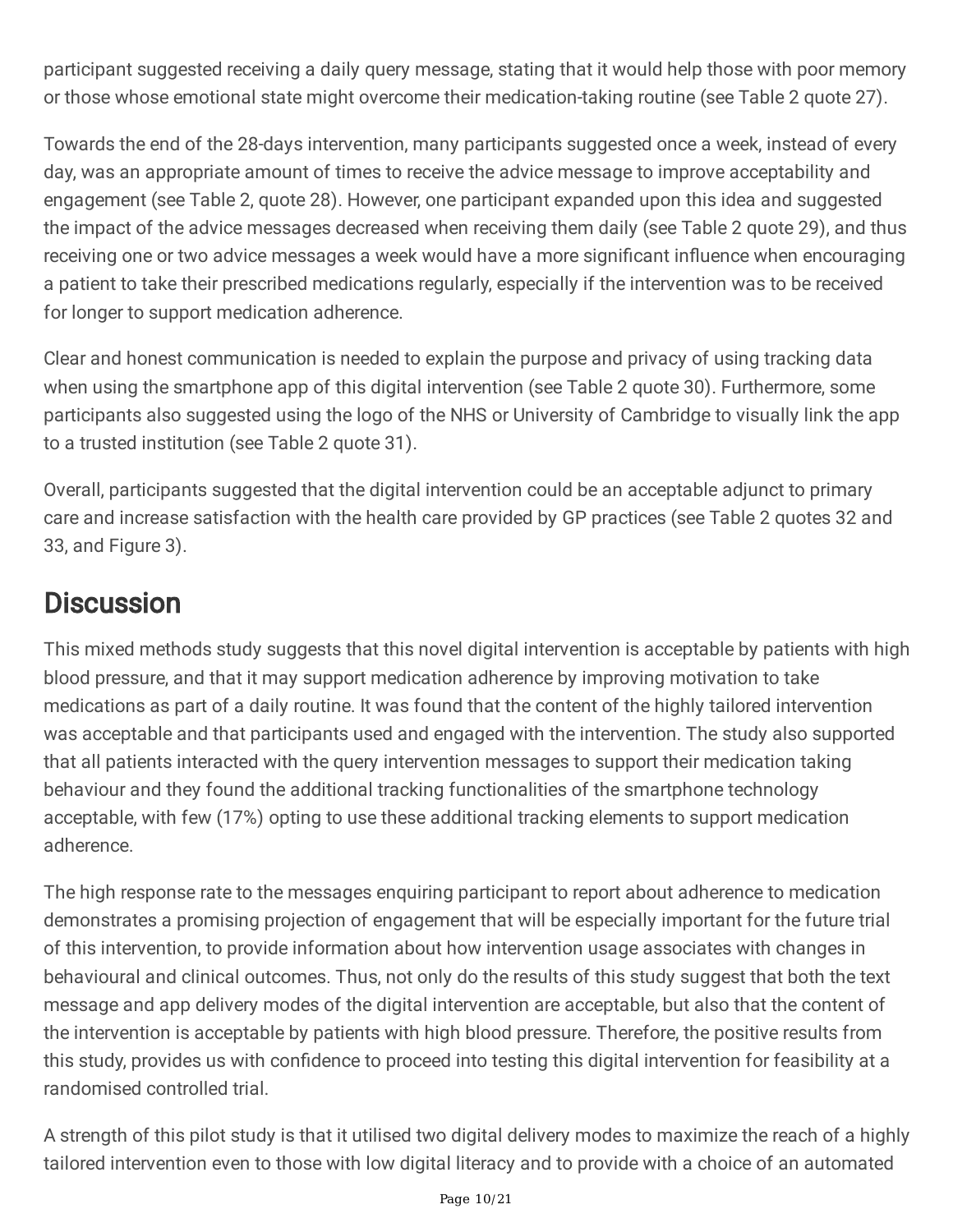self-tracking advice to support medication adherence. To our knowledge, this is the first intervention that utilised a combination of text messages and smartphone app and has been pre-tested to address nonadherence to medication within the UK primary care setting. Another strength of this study was its unique data collection method of weekly interviews that allowed us to identify and solve any technical issues more explicitly and quickly than using the traditional hour-long interview at the end of the trial. This study also used a mixed methods analysis and synthesised qualitative and quantitative data from multiple sources to respond to our research questions.

This study is limited by the small number of patients as well as the short duration of the intervention. Another limitation of the study is the small proportion of patients switching to the Android smartphone app.

### **Conclusions**

The findings of this study informed the acceptability of the upcoming trial of this digital intervention with patients prescribed medications to treat hypertension in primary care. This study provides evidence that this novel digital intervention is acceptable by patients diagnosed with hypertension. Not only is the content of the intervention acceptable, but also the two digital delivery modes in which the intervention is delivered were found to be acceptable by patients. This study also found the digital intervention to be highly engaging and supportive to patients. When considering the high cost medication non-adherence imposes upon the NHS, this study is of particular importance as it provides evidence supporting that this low-cost intervention may be an acceptable answer to help achieve healthcare priorities.

### **Declarations**

Ethics approval and consent to participate. The current study represents a pre-testing study in which there was no randomisation or delivery of treatment. Ethical approval was sought through the Integrated Research Application System (IRAS reference 252979) from the Research Ethics Committees (reference 18/LO/1959) and the Health Research Authority and Health and Care Research Wales.

All participants were informed about the aims and objectives of the study and the procedures for trialling the digital intervention and for data collection. All patients signed a consent form before their participation in this study commenced. This information included standard formulation regarding the voluntary nature of study participation as well as participants rights to withdraw from the study at any time without giving reason or attracting any negative consequences.

Consent for publication. Participants' informed consent to participate in the study included consent for publication of results as well as unidentified interview excerpts.

**Competing interests.** The authors have no competing interests.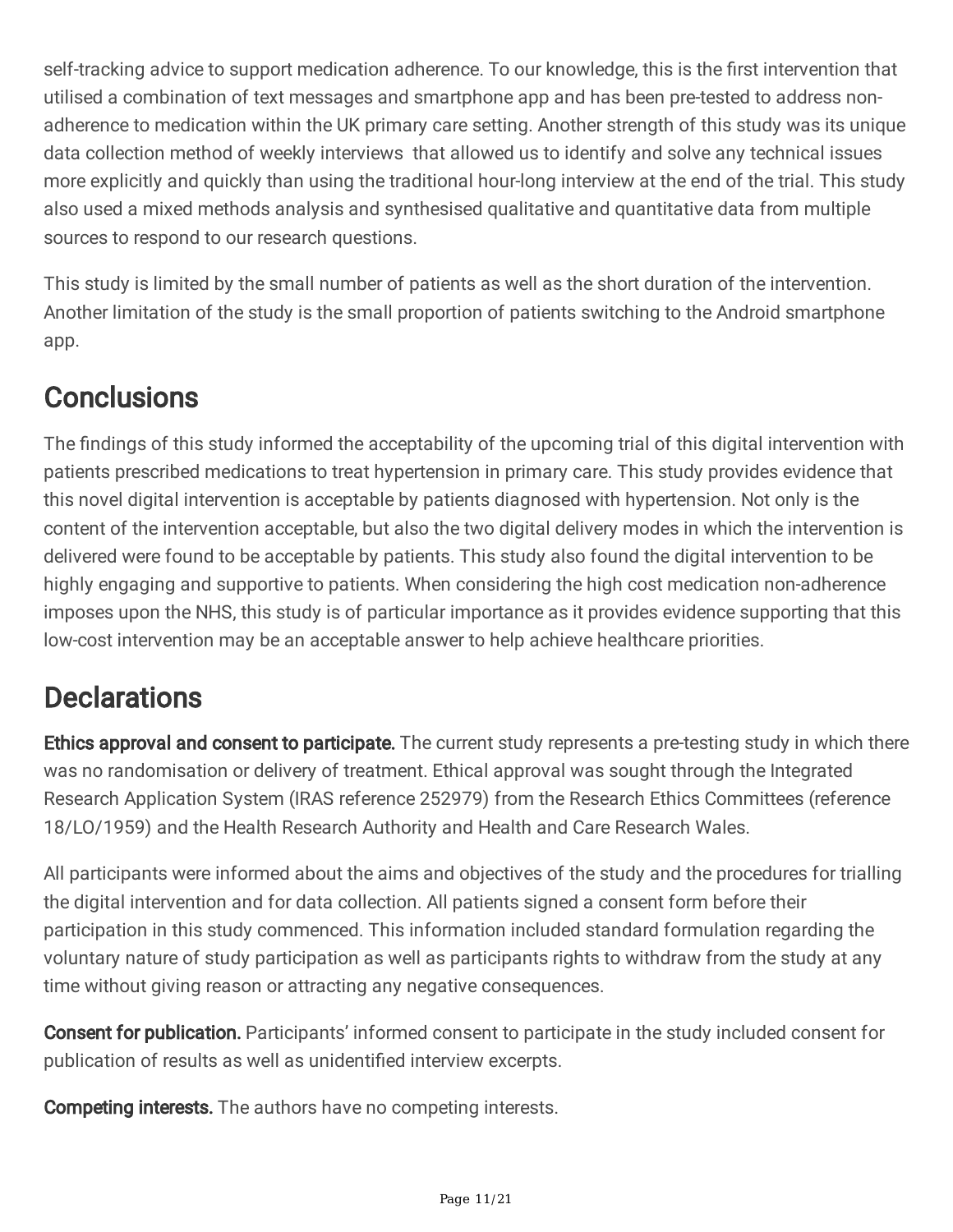Funding. This paper presents independent research funded by the National Institute for Health Research (NIHR) under its Programme Grants for Applied Research Programme (Grant Reference Number RP-PG-0615-20013). The views expressed are those of the authors and not necessarily those of the NIHR or the Department of Health and Social Care.

Authors' contributions. S.S. and A.K. conceived and designed the study. A.K and S.S. developed the intervention. C.A.C drafted this study materials and assisted in recruitment and data collection and qualitative analysis. A.K. supervised and gave expert guidance to C.A.C during all stages of this research. S.S. provided IT expertise in developing the text messaging service. S.M. and J.C. provided IT expertise in developing the smartphone app. J.B. provided IT support in data transfer. Authors A.K. and C.A.C. contributed in writing this paper, and SS provided expert advice. All authors have provided advice or attended meetings during the formation of the research questions of this study. Authors have read and approved this manuscript before submission.

Acknowledgements and PPI. The authors would like to acknowledge and thank the support of the National Institute for Health Research Clinical Research Network (NIHR CRN), and the Breckland Alliance primary care practices. We would also like to acknowledge and thank our Public and Patient Involvement representatives James Martin, Tracey Flax, Jeff Veit and another representative who wishes to remain anonymous for pre-testing the digital intervention and providing valuable input to this study. Finally, we would like to thank members of the Histon & Impington Diabetes Support Group for reading and making comments to previous drafts of this paper.

### **References**

- 1. Public Health England. (2015). Health matters: combating high blood pressure. Retrieved from [https://www.gov.uk/government/publications/health-matters-combating-high-blood-pressure/health](https://www.gov.uk/government/publications/health-matters-combating-high-blood-pressure/health-matterscombating-high-blood-pressure)matterscombating-high-blood-pressure
- 2. Long, A. N., & Dagogo‐Jack, S. (2011). Comorbidities of diabetes and hypertension: mechanisms and approach to target organ protection. The Journal of Clinical Hypertension, 13(4), 244-251.
- 3. Flack, J. M., Novikov, S. V., & Ferrario, C. M. (1996). Benefits of adherence to anti-hypertensive drug therapy. European Heart Journal, 17(suppl\_A), 16-20.
- 4. Mazzaglia G, Ambrosioni E, Alacqua M, Filippi A, Sessa E, Immordino V, Borghi O, Caputi AP, Cricelli C, Mantovani LG. Adherence to antihypertensive medications and cardiovascular morbidity among newly diagnosed hypertensive patients. Circulation 2009;120:1598-1605.
- 5. NICE (2009). Medicines adherence: involving patients in decisions about prescribed medicines and supporting adherence. Retrieved from https://www.nice.org.uk/guidance/cg76/resources/medicines[adherence-involving-patients-in-decisions-about-prescribed-medicines-and-supporting-adherence-pdf-](https://www.nice.org.uk/guidance/cg76/resources/medicines-adherence-involving-patients-in-decisions-about-prescribed-medicines-and-supporting-adherence-pdf-975631782085)975631782085
- 6. Barber N. Should we consider non-compliance a medical error? Qual Saf Health Care, 2002, 11(1), 81- 84.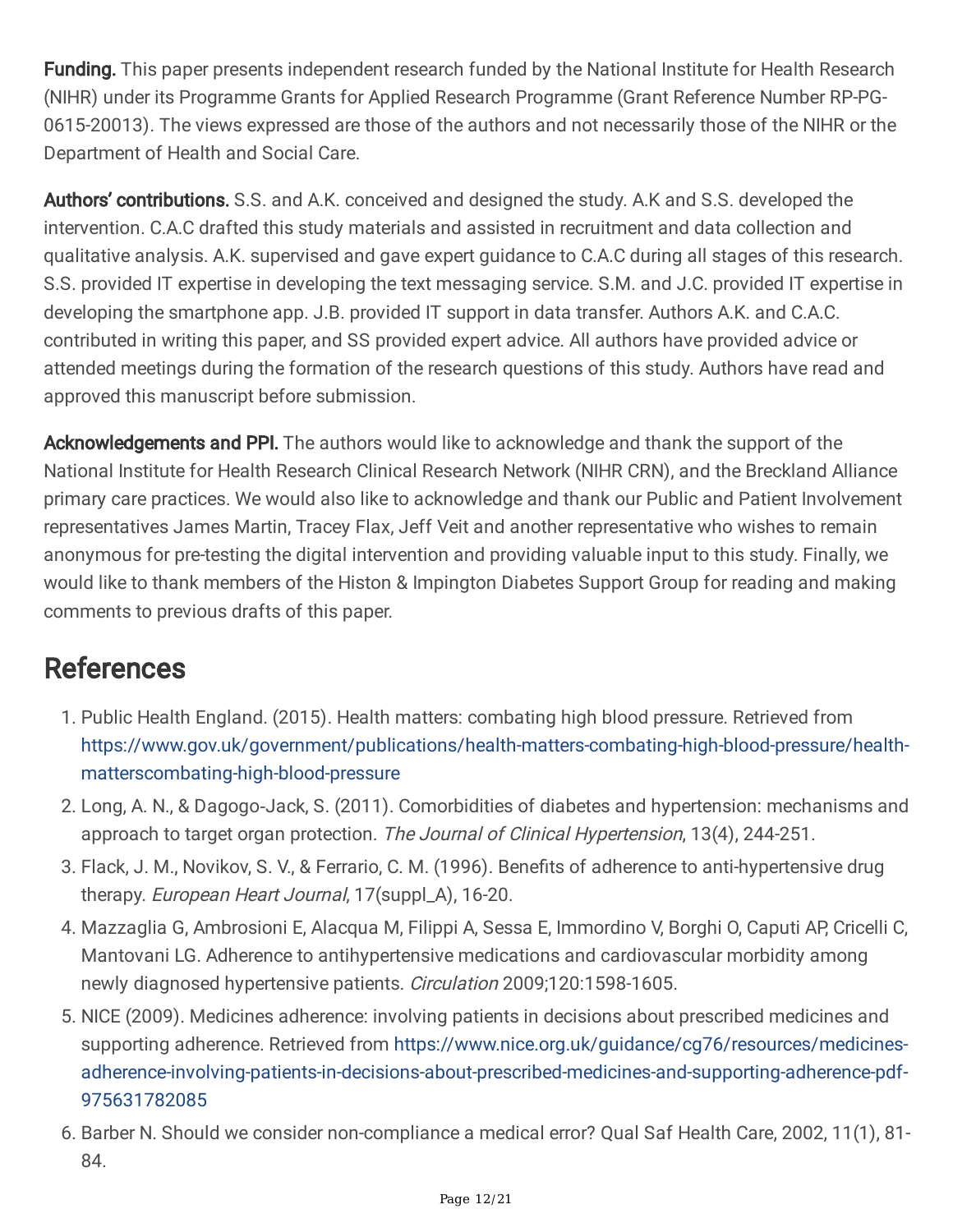- 7. Kassavou, A., & Sutton, S. (2018). Automated telecommunication interventions to promote adherence to cardio-metabolic medications: meta-analysis of effectiveness and meta-regression of behaviour change techniques. Health Psychology Review, 12(1), 25-42.
- 8. Michie S, Richardson M, Johnston M, Abraham C, Francic J, Hardeman W, Eccles M, Cane J, Wood C. (2013) The Behavior Change Technique Taxonomy (v1) of 93 Hierarchically Clustered Techniques: Building an International Consensus for the Reporting of Behavior Change Interventions. Ann Behav Med Aug;46(1):81-95. doi: 10.1007/s12160-013-9486-6.
- 9. Brown I, Sheeran P, Reuber M. Enhancing antiepileptic drug adherence: A randomized controlled trial. Epilepsy & Behavior 2009;16:634-9.
- 10. Armitage, L., Kassavou, A., & Sutton, S (2020). Do mobile device applications designed to support medication adherence demonstrate efficacy? A systematic review of randomised controlled trials, with meta-analysis. BMJ Open, 10:doi: 10.1136/bmjopen-2019-032045
- 11. Kassavou A., Mirzaei, V., Brimicombe, J., Edwards, S., Griffin, S., & Sutton, S. (2020). A highly tailored text and voice messaging intervention improves medication adherence in patients with either or both hypertension and type 2 diabetes in UK primary care setting. A feasibility randomised controlled trial of clinical effectiveness. Journal of Medical Internet Research. doi: 10.2196/16629.
- 12. Mora P, Berkowitz A, Contrada RJ, et al. Factor structure and longitudinal invariance of the Medication Adherence Report Scale-Asthma. Psychol Health. 2011;26:713-27.
- 13. Kassavou A, Houghton V, Edwards S, Brimicombe J, Sutton S. Development and piloting of a highly tailored digital intervention to support adherence to antihypertensive medication as an adjunct to primary care consultations. BMJ Open 2019; 9:e024121. <https://bmjopen.bmj.com/content/9/1/e024121>
- 14. Gill, P., Stewart, K., Treasure, E., & Chadwick, B. (2008). Methods of data collection in qualitative research: interviews and focus groups. British Dental Journal, 204(6), 291.
- 15. Johnson, R. B., & Onwuegbuzie, A. J. (2004). Mixed methods research: A research paradigm whose time has come. Educational Researcher, 33(7), 14-26.
- 16. Sutton, S., Baum, A., & Johnston, M. (Eds.). (2004). The Sage handbook of health psychology. Sage.
- 17. Yardley, L., Spring, B.J., Riper, H., Morrison, L., Crane, D., Curtis, C., Merchant, G., Naughton, F., Blandford, A. (2016). Understanding and Promoting Effective Engagement With Digital Behaviour Change Interventions. American Journal of Preventive Medicine, 51(1) 833-842.

### Tables

**Table 1.** Practice  $(n = 3)$  and participants'  $(n = 22)$  characteristics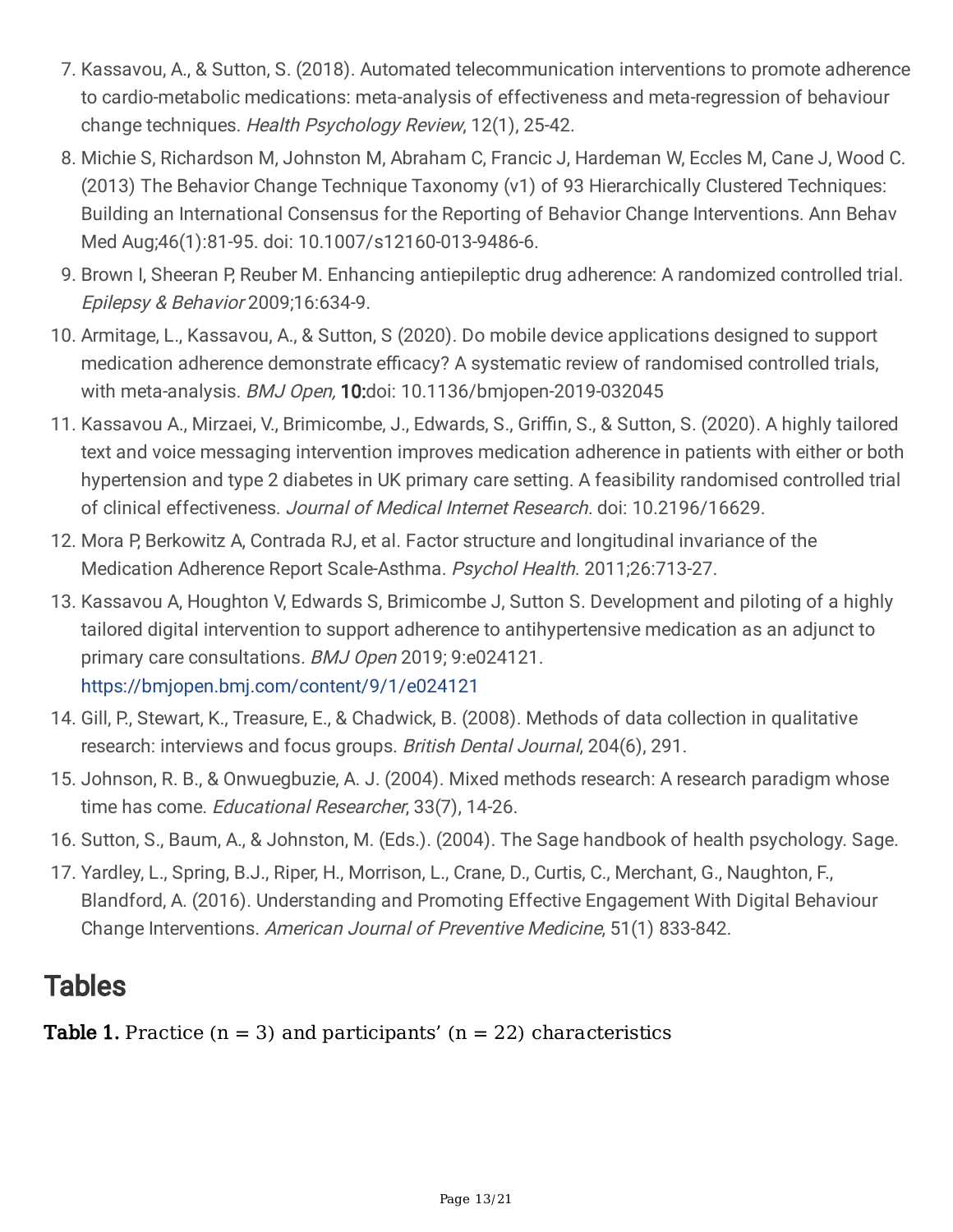| Practice area Index of Multiple Deprivation<br>rank*, patients with HBP/doctor ratio**,<br>patients with HBP/staff ratio (excluding |                 | Participants   |        |                                      |
|-------------------------------------------------------------------------------------------------------------------------------------|-----------------|----------------|--------|--------------------------------------|
| doctors)***                                                                                                                         | Patient<br>ID   | Age<br>bracket | Gender | Participated<br>at follow<br>$up***$ |
| 7,422, 11350/5, 11350/10                                                                                                            | 1               | 70-79          | Male   | $\overline{\mathrm{Yes}}$            |
|                                                                                                                                     | 2               | 60-69          | Female | $\overline{\text{No}}$               |
|                                                                                                                                     | 3               | 30-39          | Female | Yes                                  |
|                                                                                                                                     | $\overline{4}$  | 60-69          | Male   | Yes                                  |
|                                                                                                                                     | $\overline{5}$  | 50-59          | Female | $\overline{Y}$ es                    |
|                                                                                                                                     | 6               | 50-59          | Female | $\overline{Y}$ es                    |
|                                                                                                                                     | 7               | 70-79          | Male   | $\overline{Y}$ es                    |
|                                                                                                                                     | 8               | 70-79          | Male   | Yes                                  |
|                                                                                                                                     | 9               | 60-69          | Male   | Yes                                  |
|                                                                                                                                     | $\overline{10}$ | 70-79          | Male   | $\overline{\mathrm{Yes}}$            |
|                                                                                                                                     | 11              | 70-79          | Male   | Yes                                  |
| 12,046, 13445/6, 13445/8                                                                                                            | 12              | 40-49          | Female | N <sub>0</sub>                       |
|                                                                                                                                     | 13              | 60-69          | Male   | Yes                                  |
|                                                                                                                                     | 14              | 60-69          | Female | <b>Yes</b>                           |
|                                                                                                                                     | 15              | 60-69          | Female | <b>Yes</b>                           |
|                                                                                                                                     | 16              | 60-69          | Male   | Yes                                  |
|                                                                                                                                     | 17              | 70-79          | Male   | Yes                                  |
|                                                                                                                                     | 18              | 60-69          | Male   | Yes                                  |
| 12,046, 3553/7, 3553/13                                                                                                             | 19              | 60-69          | Male   | $\overline{\mathrm{Yes}}$            |
|                                                                                                                                     | 20              | 70-79          | Female | Yes                                  |
|                                                                                                                                     | 21              | 70-79          | Male   | N <sub>0</sub>                       |
|                                                                                                                                     | 22              | 60-69          | Male   | Yes                                  |

\* The Index of Multiple Deprivation ranks every small area in England from 1 (most deprived area) to 32,844 (least deprived area).

\*\* includes doctors and GP associates

\*\*\* includes nurses, health practitioners and health care assistants

\*\*\*\* if participant was interviewed during/after testing the DI.

Table 2. Thematic analysis results.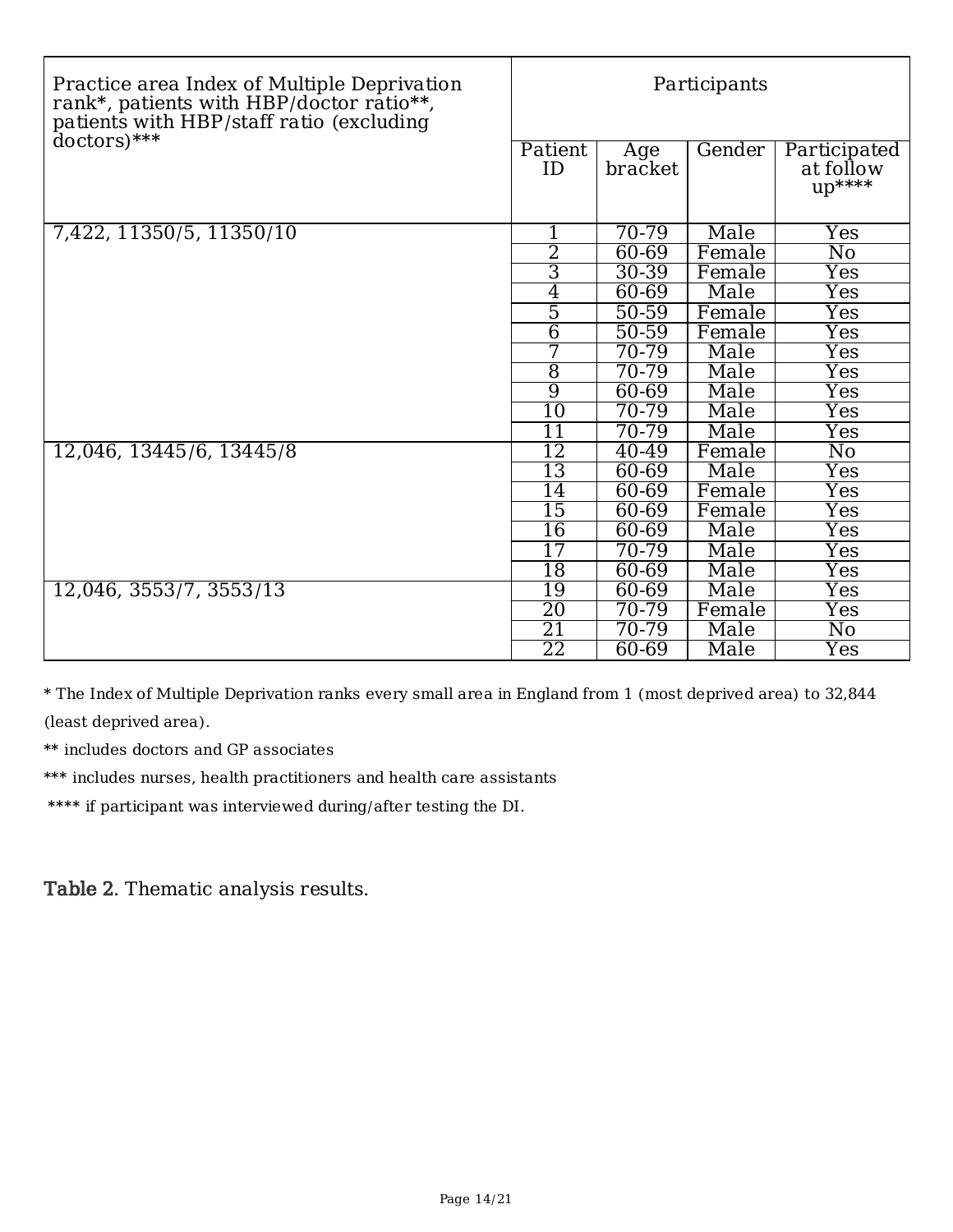|                | THEME 1. Acceptability of the digital intervention for patients diagnosed with high blood<br>pressure                                                                                                                                                                                                                                                               |                                                              |
|----------------|---------------------------------------------------------------------------------------------------------------------------------------------------------------------------------------------------------------------------------------------------------------------------------------------------------------------------------------------------------------------|--------------------------------------------------------------|
| Quote          |                                                                                                                                                                                                                                                                                                                                                                     | Participant<br>ID, age,<br>and tested<br>delivery<br>mode    |
| $\mathbf{1}$   | "No, no, everything was straightforward really. There was nothing at<br>all that stood out as being awkward about it, or difficult."                                                                                                                                                                                                                                | Participant<br>7, M, age<br>70-79,<br><b>TEXT</b>            |
| $\overline{2}$ | "Logical, smooth interface, easy to navigate."                                                                                                                                                                                                                                                                                                                      | Participant<br>9, M, age<br>60-69,<br>TEXT AND<br>APP        |
| 3              | "No, it's just a straightforward message, have I taken all my meds?<br>Which I suppose if I hadn't, it would have made me think, well have I?"                                                                                                                                                                                                                      | Participant<br>1, M, age<br>70-79,<br><b>TEXT</b>            |
| 4              | "P: It's almost patronising<br>"I: Okay, so do you have any suggestions of how we might try and<br>change that so it's not so as annoying or patronising?<br>P: Well maybe less frequency"                                                                                                                                                                          | Participant<br>16, M, age<br>60-69,<br><b>TEXT</b>           |
| $\overline{5}$ | "Because it's a different that was every day, you know it's not going to<br>be the same message so you're going to pay attention and read it, and<br>reading it should reinforce in your mind ah, I need to take my tablets."                                                                                                                                       | Participant<br>9, M, age<br>60-69,<br><b>TEXT AND</b><br>APP |
| 6              | "This tab (with feedback on behaviour), for me personally, did I stick to<br>the right times, how far off was I off, how was I on, do you know what I<br>mean? That sort of information, for me, would have been yes, great.<br>Say after about a week or a month you could look and think what's<br>going on here?"                                                | Participant<br>18, M, age<br>60 to 69,<br>TEXT AND<br>APP    |
| 7              | "I: Would you have any reservations about us using GPS data?<br>P: None at all. I think that's probably better than messages coming<br>through when you're out and when you're driving or shopping, say you<br>say. It's rather intrusive. If anything comes through when I'm driving,<br>it has to wait until I've finished driving. I don't even acknowledge it." | Participant<br>1, M, age<br>70-79,<br>TEXT                   |
| 8              | "Simply because the greater the likelihood of getting the message, I<br>don't know, would equivocally improve delivery of the message.                                                                                                                                                                                                                              | Participant<br>14, F, age<br>60-69,<br><b>TEXT</b>           |
|                | THEME 2. Mechanisms by which the digital intervention has supported medication<br>adherence                                                                                                                                                                                                                                                                         |                                                              |
| Quote          |                                                                                                                                                                                                                                                                                                                                                                     | Participant<br>ID, age,<br>and tested<br>delivery<br>mode    |
| $\overline{9}$ | "I: So, it makes you think back onto the past week and reflect?<br>P: Yes, yes. And you think, let me look at my tablets, to see if there's as<br>many left as there ought to be?"                                                                                                                                                                                  | Participant<br>1, M, age<br>70-79,<br><b>TEXT</b>            |
| 10             | "Whereas, if it goes off in your pocket and you think I will get it after,<br>but about 5 o'clock or something it goes off in your pocket and you<br>think oh, I better get this. Have you taken your medicine? No, I haven't,                                                                                                                                      | Participant<br>18, M, age<br>60 to 69,                       |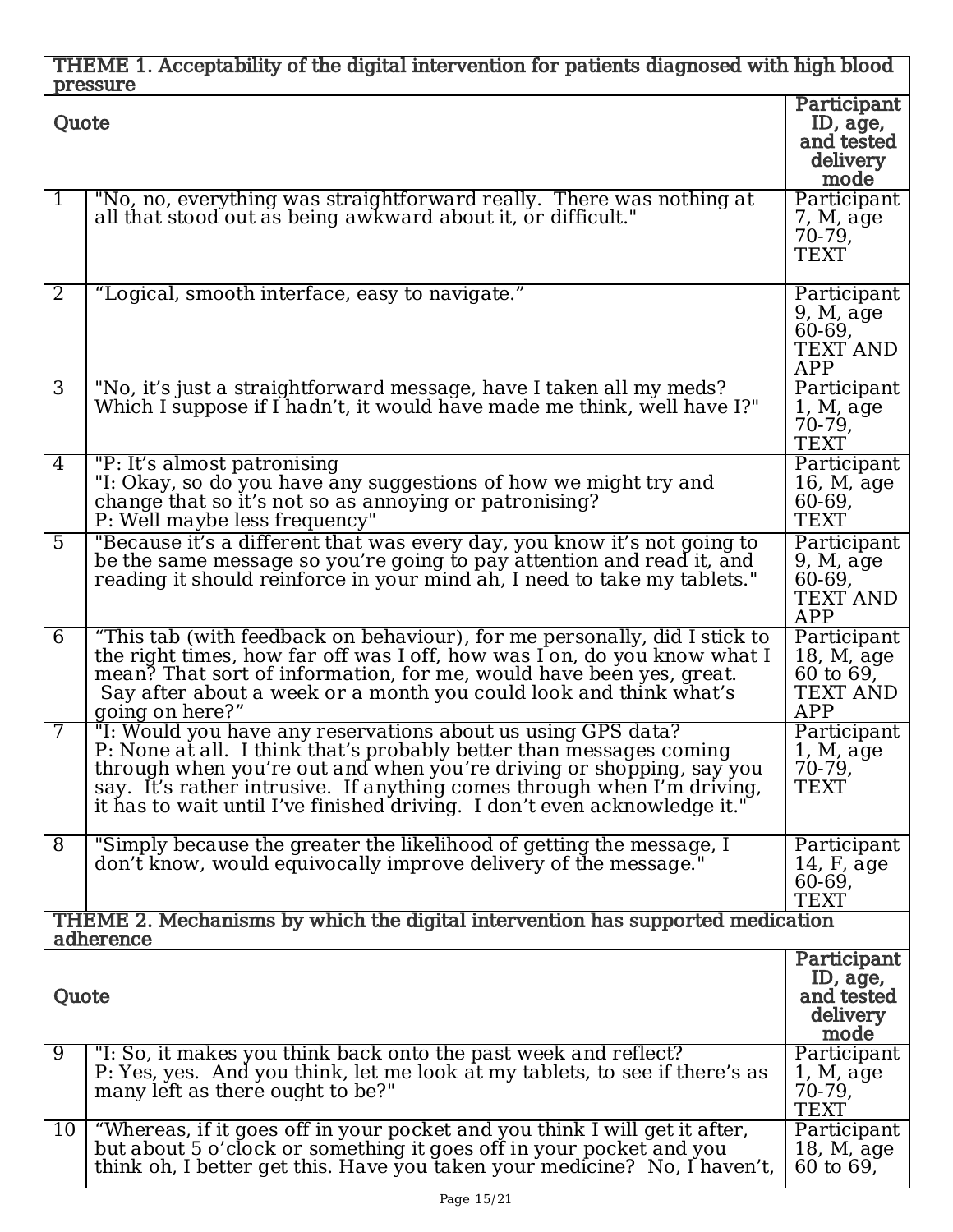|                                                                                   | so then I've got to then go upstairs, view it and then press yes. So, then<br>it's forced on me, if you like, to make sure I do take it."                                                                                                                                                                                                                                                                                                                                                                                                                                                                                                                                                        | TEXT AND<br>APP                                                      |
|-----------------------------------------------------------------------------------|--------------------------------------------------------------------------------------------------------------------------------------------------------------------------------------------------------------------------------------------------------------------------------------------------------------------------------------------------------------------------------------------------------------------------------------------------------------------------------------------------------------------------------------------------------------------------------------------------------------------------------------------------------------------------------------------------|----------------------------------------------------------------------|
| 11                                                                                | "I was waiting for the alarm to go off. Then it was about 20 minutes<br>late, but I was already there with the tablets to take anyway. So, it's<br>made me take them, even though I didn't get the alarm at eight o'clock,<br>if you see what I mean. So, that was fine. So, I had taken them anyway<br>because that's made me more aware that I should take them at that<br>time rather than any time, at random times."                                                                                                                                                                                                                                                                        | Participant<br>15, F, age<br>60-69,<br>TEXT                          |
| 12                                                                                | "P: Well, yes just exactly what I mean, being committed to take your<br>tablets as prescribed because it's for your own benefit.                                                                                                                                                                                                                                                                                                                                                                                                                                                                                                                                                                 | Participant<br>1, M, age<br>70-79,<br><b>TEXT</b>                    |
| 13                                                                                | "I do think it does help if people feel as though they're involved (with<br>taking their medications) <sup><math>\overline{\phantom{a}}</math></sup>                                                                                                                                                                                                                                                                                                                                                                                                                                                                                                                                             | Participant<br>20, F, age<br>70-79,<br><b>TEXT</b>                   |
| 14                                                                                | "To me, that's saying have you taken it yes or not, I suppose you could<br>lie about it but if you're going to do that what's the point of having the<br>text message, I don't see the point. But yes, it's an interactive thing isn't<br>it? So, you're taking ownership, if you like and dealing with it that<br>way.                                                                                                                                                                                                                                                                                                                                                                          | Participant<br>18, M, age<br>60 to 69,<br>TEXT AND<br>APP            |
| 15                                                                                | "P: What's the next one? 'Tablets are part of your self-care.' I think<br>that was the last message. It's a reminder that the ultimate<br>responsibility lies with yourself, so take ownership People don't take<br>enough personal responsibility. So, if you like, that was quite a good<br>reminder - well actually your meds are down to you and nobody else.<br>You are prescribed them, but you've got to take them."                                                                                                                                                                                                                                                                      | Participant<br>9, M, age<br>60-69,<br>TEXT AND<br>APP                |
| 16                                                                                | "If you just get a reminder all the time and it goes off in your pocket,<br>you think it's just a text, I'll answer it later. If you think that oh, that<br>could be about my medication and I'm going to have to respond yes or<br>no, then you take it out and you're going to look at it and you're taking<br>ownership of your responsibility obviously it's your anyway for taking<br>your meds."                                                                                                                                                                                                                                                                                           | Participant<br>18, M, age<br>60 to 69,<br>TEXT AND<br>APP            |
| 17                                                                                | "I: Okay, is there anything else that you wanted to speak about<br>regarding the messages at all, like the query message style message?<br>P: No, no. Like I say, I think, to have that, sort of, as a summary of how<br>has the week gone? Have you taken your tablet? Yes. Well done<br>And, like I say, in a strange sort of way, it's very motivational.<br>I: Well that's good. So, did it motivate you, and how did it motivate<br>you?<br>P: Well I think you sort of smile when you get the 'Well done' and<br>(inaudible $00:10:19$ ) the following week. And I actually did manage to<br>take my tablet every day, on time. So, it just sort of  it's like an added<br>encouragement." | Participant<br>13, M, age<br>60-69,<br>TEXT                          |
| 18                                                                                | "But yes, it's an interactive thing isn't it? So, you're taking ownership,<br>if you like and dealing with it that way."                                                                                                                                                                                                                                                                                                                                                                                                                                                                                                                                                                         | Participant<br>18, M, age<br>$60 \text{ to } 69.$<br>TEXT AND<br>APP |
| 19                                                                                | "I think the advice part is like kind of key, but also I think, even though<br>it's text message and it limits you to characters, but I think giving<br>succinct points, people are more likely to read them, so maybe on the<br>advice have one topic a week and every day, come up with a different<br>aspect of that topic"                                                                                                                                                                                                                                                                                                                                                                   | Participant<br>5, F, age<br>50-59,<br>TEXT                           |
| THEME 3. Recommendations to improve the acceptability of the digital intervention |                                                                                                                                                                                                                                                                                                                                                                                                                                                                                                                                                                                                                                                                                                  |                                                                      |
| Quote                                                                             |                                                                                                                                                                                                                                                                                                                                                                                                                                                                                                                                                                                                                                                                                                  | Participant<br>ID, age,<br>and tested                                |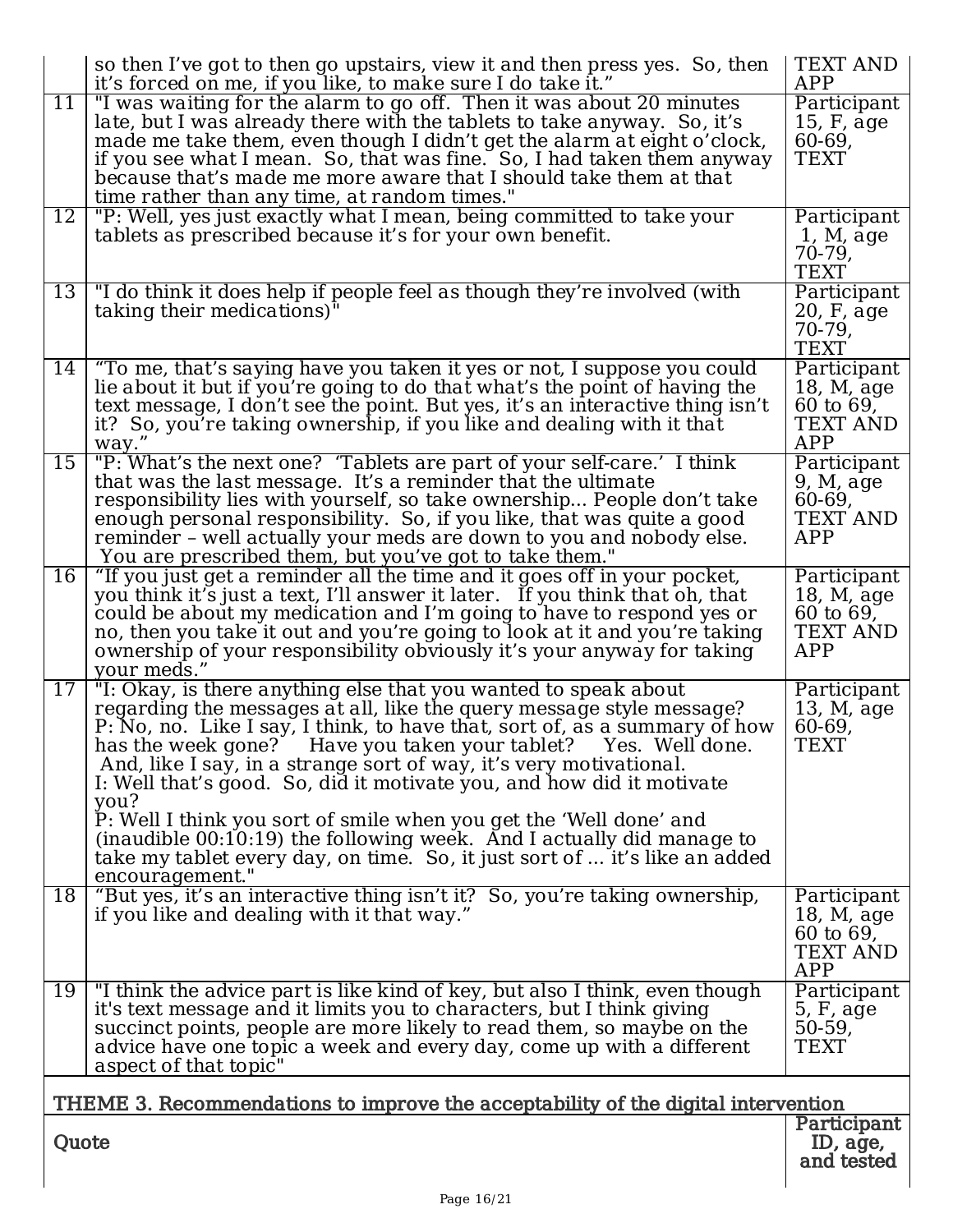|    |                                                                                                                                                                                                                                                                                                                                                                                                                                                                                                                                                                                                                                                                                                                                                                                                                                                                                                                                                                                                                                                                                                                                                                                                           | delivery<br>mode                                                            |
|----|-----------------------------------------------------------------------------------------------------------------------------------------------------------------------------------------------------------------------------------------------------------------------------------------------------------------------------------------------------------------------------------------------------------------------------------------------------------------------------------------------------------------------------------------------------------------------------------------------------------------------------------------------------------------------------------------------------------------------------------------------------------------------------------------------------------------------------------------------------------------------------------------------------------------------------------------------------------------------------------------------------------------------------------------------------------------------------------------------------------------------------------------------------------------------------------------------------------|-----------------------------------------------------------------------------|
| 20 | P: Well, the negative sides makes you think oh god, you know, you start<br>to get a little bit thinking that oh,  if you see what I mean, but not, you<br>know, but if it's then positive, you think yes, that's why I need to take<br>them.                                                                                                                                                                                                                                                                                                                                                                                                                                                                                                                                                                                                                                                                                                                                                                                                                                                                                                                                                              | Participant<br>15, F, age<br>60-69,<br><b>TEXT</b>                          |
| 21 | "I: If you were designing the service, was there anything that you would<br>do differently?<br>P: Well, the only thing that I could suggest would be, although it might<br>be a bit long-winded, if you've got morning medication and evening<br>medication that you would perhaps need, like I've said before, be more<br>likely to forget the evening one than the morning one because it's not in<br>But I didn't get a message for the evening one,<br>my routine so much.<br>so could possibly need a message for both situations.<br>I: Okay. And would you want those messages to come through<br>separately at the times you take your medication, or would you want<br>one sort of big text message in the morning reminding you of all the<br>medications that you need to take that day?<br>P: Yes, it would have to be at different times, I suppose, because if I had<br>a message about the morning one and the evening one in the morning,<br>I'm still likely to forget if I was going to in the evening one. So, you'd<br>need two messages a day and I suppose if you're going to be taking lots<br>of things at different times that might become a little troublesome, I<br>suppose." | Participant<br>22, M, age<br>60-69,<br><b>TEXT</b>                          |
| 22 | "And they have am and pm on them, or lunch time one as well. So, you<br>could do it three times a day because most people it is only three times<br>a day for medication. Morning, lunch time, and evening, isn't it? "                                                                                                                                                                                                                                                                                                                                                                                                                                                                                                                                                                                                                                                                                                                                                                                                                                                                                                                                                                                   | Participant<br>6, F, age<br>50-59,<br>TEXT                                  |
| 23 | "I: So, if the reminder came through at a time where<br>you couldn't take your medication, did you just press<br>no or did you use the snooze button to snooze?<br>P: To be honest, on the app?<br>I: Yes, on the app?<br>P: I didn't know there was one. I never saw that."                                                                                                                                                                                                                                                                                                                                                                                                                                                                                                                                                                                                                                                                                                                                                                                                                                                                                                                              | Participant<br>18, M, age<br>$60 \text{ to } 69.$<br><b>TEXT AND</b><br>APP |
| 24 | "I think help-wise, like a how to maybe, because it's obviously<br>complicated, a how to guide maybe, that could probably help."                                                                                                                                                                                                                                                                                                                                                                                                                                                                                                                                                                                                                                                                                                                                                                                                                                                                                                                                                                                                                                                                          | Participant<br>18, M, age<br>$60 \text{ to } 69,$<br>TEXT AND<br>APP        |
| 25 | "I didn't really understand, like looking at this (feedback on behaviour)<br>tab and bits and pieces like that "                                                                                                                                                                                                                                                                                                                                                                                                                                                                                                                                                                                                                                                                                                                                                                                                                                                                                                                                                                                                                                                                                          | Participant<br>18, M, age<br>60 to $69,$<br>TEXT AND<br><b>APP</b>          |
| 26 | "I: Do you wish that we maybe used a bar chart, maybe something more<br>visual or was it okay for you?<br>well, everybody is different, aren't they? Some people prefer,<br>P: No.<br>some people learn by visualise, look at it, other people like the colours,<br>like the graphs, other people prefer data as it's written down."                                                                                                                                                                                                                                                                                                                                                                                                                                                                                                                                                                                                                                                                                                                                                                                                                                                                      | Participant<br>18, M, age<br>60 to $69,$<br>TEXT AND<br><b>APP</b>          |
| 27 | $\overline{P}$ : Probably because, I mean I much easier to just do it on a daily basis<br>becomes sometimes you can be forgetful, unless you write it down, I<br>Maybe it might make people anxious about their memory<br>don't know.<br>and stuff like that, I don't know. As much as it has a clinical purpose,<br>why do you need to ask them at the end of the week when it's just better<br>to ask them every day since their short-term memory is probably much<br>more reliable?                                                                                                                                                                                                                                                                                                                                                                                                                                                                                                                                                                                                                                                                                                                   | Participant<br>14, F, age<br>60-69,<br>TEXT                                 |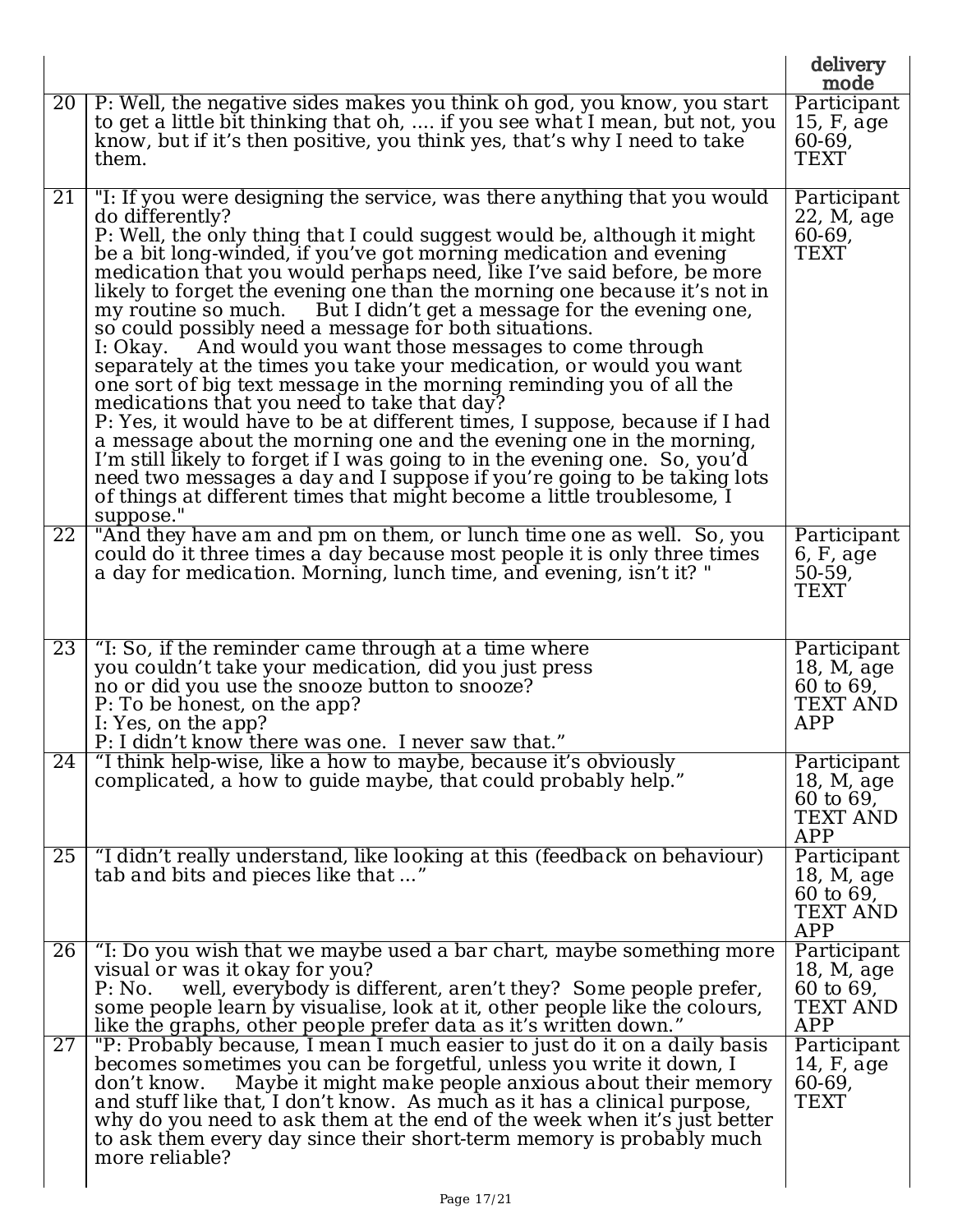|    | I: Yes, that's true. So, you would suggest asking, having that query<br>message sent every day instead of once at the end of the week?<br>P: Yes.                                                                                                                                                                                                                                                                                                                                                                                                                                                                                                                                                                                              |                                                              |
|----|------------------------------------------------------------------------------------------------------------------------------------------------------------------------------------------------------------------------------------------------------------------------------------------------------------------------------------------------------------------------------------------------------------------------------------------------------------------------------------------------------------------------------------------------------------------------------------------------------------------------------------------------------------------------------------------------------------------------------------------------|--------------------------------------------------------------|
| 28 | "P: I'd probably put a bit less advice in, it might get a bit boring after a<br>while, it's okay the first week they were all different, I'm sure that if<br>that goes on for months and months and months you'd have to repeat<br>some of them quite regularly.<br>I: So, less frequent advice messages?<br>P: All I really would need is a reminder.<br>I: So, the reminder every day and how often would you have the advice<br>message come through?<br>P: Probably once a week would be good."                                                                                                                                                                                                                                            | Participant<br>11, M, age<br>70-79,<br><b>TEXT</b>           |
| 29 | "The advice. Not the one reminding you to take your medication, the<br>other one after that. Maybe once or twice a week would be alright, to<br>put something like that out. But getting that every day, seemed to be a<br>little bit too much really No. I just think, at my stage, to keep getting<br>advice messages like that, it would lose the point of it, it would lose its<br>impact then  I just think if it was less frequent, then maybe it would<br>have more of an impact."                                                                                                                                                                                                                                                      | Participant<br>7, M, age<br>70-79.<br>TEXT                   |
| 30 | "What I don't have any problem with is somebody who comes up front<br>and says this app is going to do and it's going to watch where you go<br>because, because, because. So, yes, I have concerns, but as you've<br>explained that, I have no concerns at all because you've been upfront<br>about it."                                                                                                                                                                                                                                                                                                                                                                                                                                       | Participant<br>9, M, age<br>60-69,<br><b>TEXT AND</b><br>APP |
| 31 | "I: Okay, so is it that NHS name or that label of the NHS that makes<br>you think (it's secure)?<br>P: I think it would be the label.<br>I: So, the labelling of the NHS makes you feel a lot safer with the data?<br>P: Yes.<br>I: Okay, similar too, would you feel the same if it was the University of<br>Cambridge logo instead of the NHS?<br>P: I don't see why not. I don't see it being a problem, because I mean<br>you're with them now and we're discussing it aren't we, so I don't think<br>that would be a problem. It might be for some people.                                                                                                                                                                                | Participant<br>15, F, age<br>60-69,<br>TEXT                  |
| 32 | "I personally think, because I'm 70 next year, but in my head, I'm only<br>50, if you know what I mean. But a lot of people who are my age are<br>forgetful. So, if you're leading a busy life, I would say at least six<br>weeks, and I'm in week three, but because I get up early in the morning<br>and everything, I'm busy doing things, I tend to forget if I'm sitting in<br>front of the television or something. So, yes, I think six weeks would be<br>a good routine because as I said, I've done it in three where I've been,<br>oh god, I must take my tablets, it's eight o'clock.<br>So, I personally<br>think perhaps six weeks would make them more aware that they should<br>be doing this, and that would built a routine." | Participant<br>15, F, age<br>60-69,<br>TEXT                  |
| 33 | "P: So, you don't feel as if actually they do take care with what's<br>happening. It sounds very negative, I don't mean it quite like that, but I<br>think it's just a question that they probably would feel worthwhile and<br>that someone understands that they are taking tablets you see. Because<br>I never see the same doctor.                                                                                                                                                                                                                                                                                                                                                                                                         | Participant<br>15, F, age<br>60-69,<br>TEXT                  |
|    | I: So, do you think that this service could maybe help to counteract<br>some of those feelings of being?<br>P: Oh yes, definitely."                                                                                                                                                                                                                                                                                                                                                                                                                                                                                                                                                                                                            |                                                              |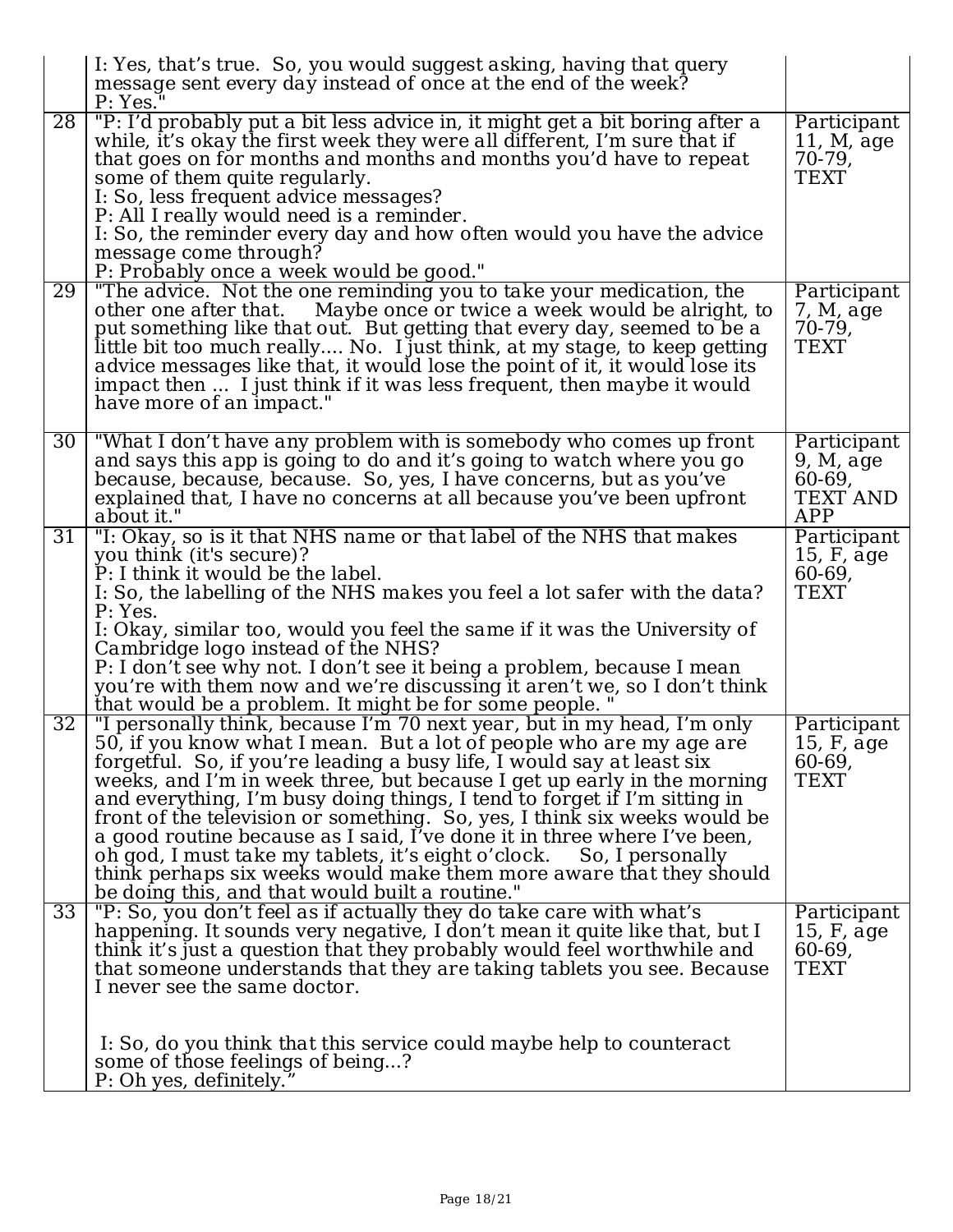#### Table 3. Intervention usage per delivery mode

| Text messages                                                   | Frequency |
|-----------------------------------------------------------------|-----------|
| Report whether or not the behaviour was performed               |           |
| App                                                             |           |
| Report whether or not the behaviour was performed               |           |
| Feedback on behaviour                                           |           |
| daily                                                           | 15        |
| weekly                                                          |           |
| Tailor messages delivery                                        |           |
|                                                                 | 5         |
| snooze reminder messages<br>update refill reminder day and time |           |

Usage of the intervention for the duration of 28 days.  $N = 22$  patients for the text messages. N=2 for the smartphone app, after the text message intervention. Data extracted by digital log files.

# Key Messages Regarding Feasibility

- The acceptability of a digital intervention, combining a text message service with a smartphone app, to support medication adherence in patients with high blood pressure in the UK primary care, has not been evaluated
- This pilot study proved that the digital intervention is acceptable among patients with hypertension, and it recommended that an interactive intervention to enable patients track health-related behaviours might be the way forward to provide personalised and highly tailored advice and support for adherence in primary care
- Future trial should investigate the feasibility of the digital intervention to support medication adherence and associative blood pressure in patients with hypertension, as an adjunct to usual care consultations.

### **Figures**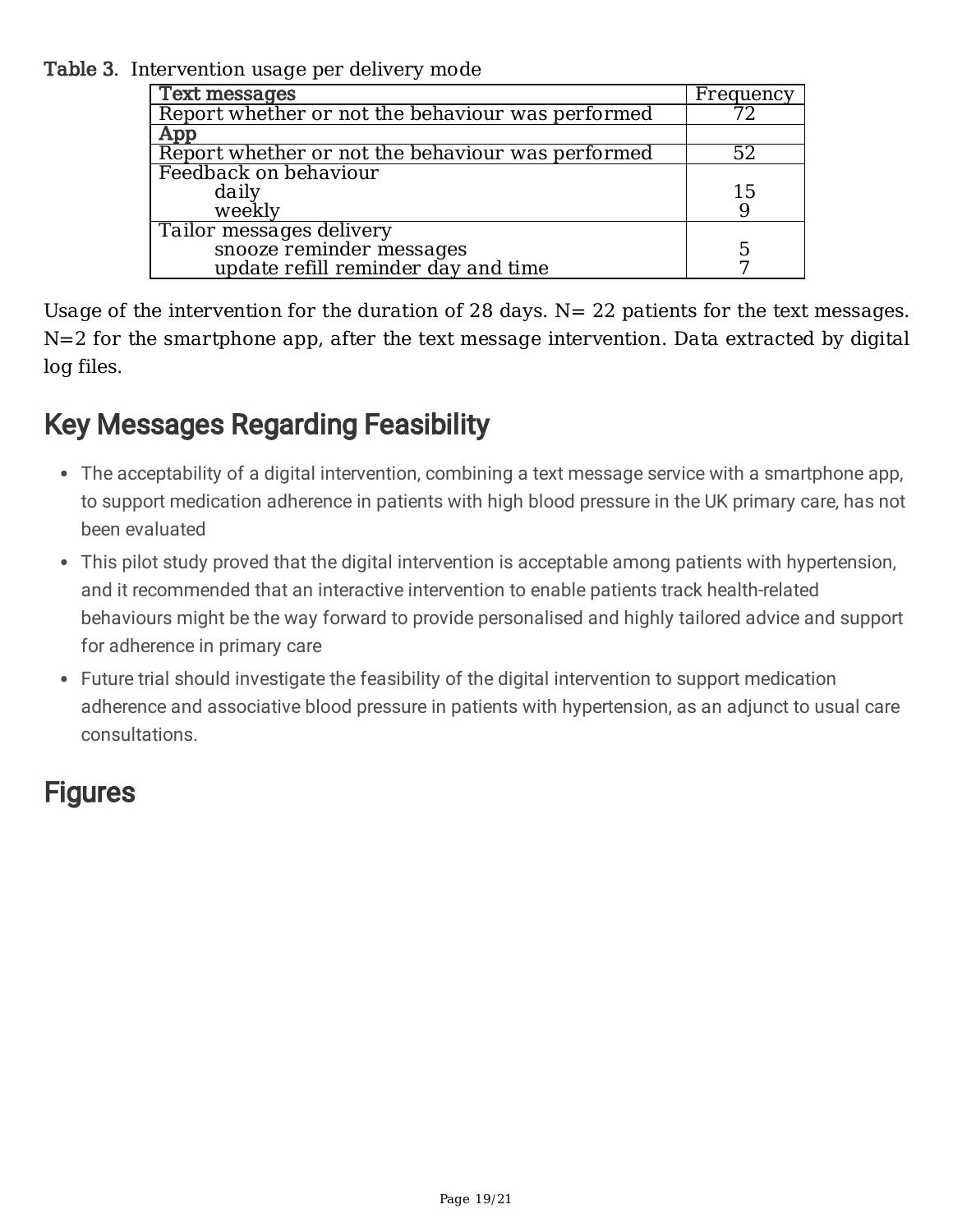

#### Figure 1

#### Study flow chart



Dissatisfied **COLLEGE** 

### Figure 2

Satisfaction with the intervention N= 19 patients. Data collected by follow up questionnaires